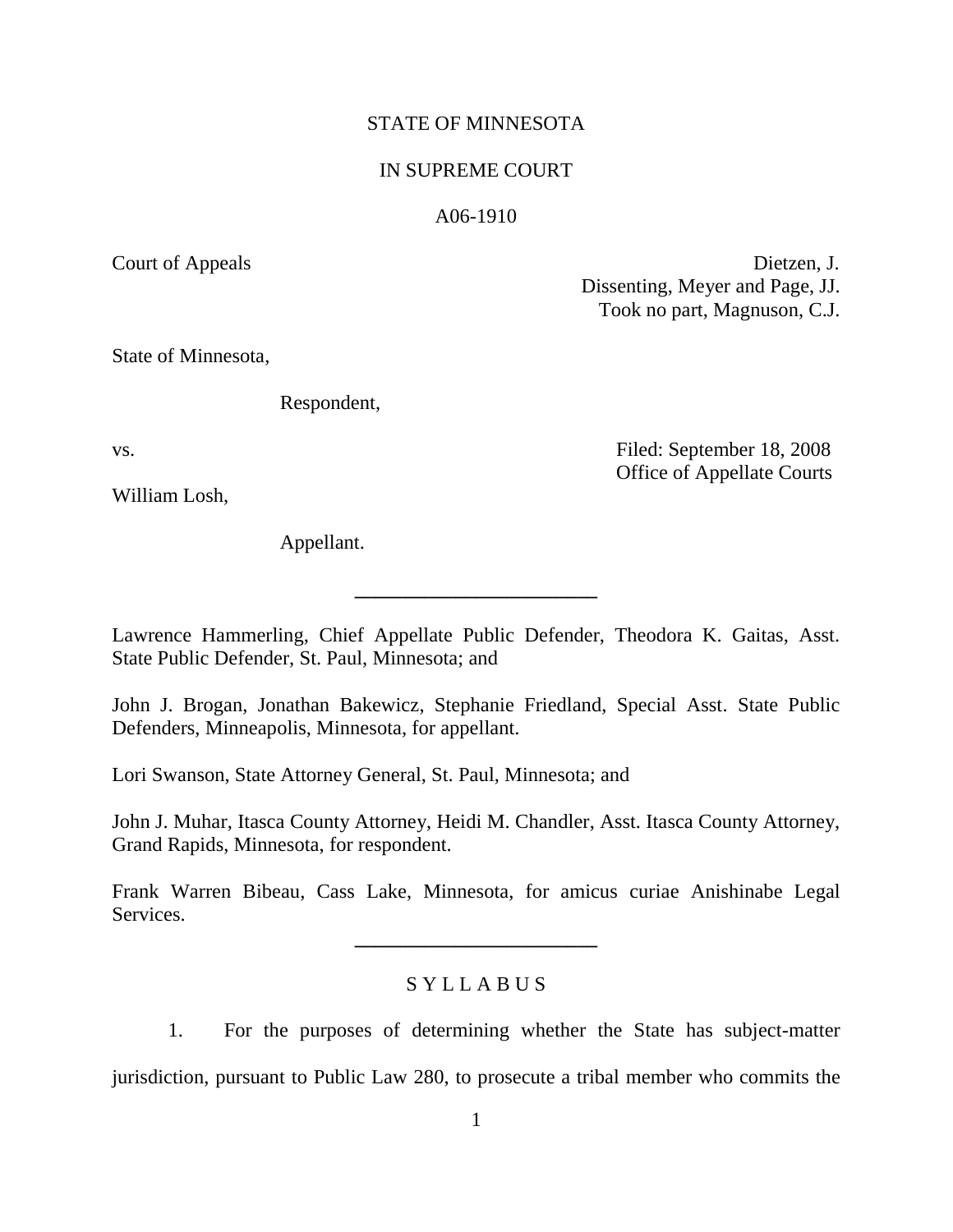offense of driving after revocation of a driver"s license, in violation of Minn. Stat. § 171.24, subd. 2 (2006), on tribal land because that offense is criminal/prohibitory, a court may consider the underlying basis for the revocation to determine whether the driving after revocation offense raises substantially different or heightened public policy concerns.

2. Driving after revocation of a driver"s license, in violation of Minn. Stat. § 171.24, subd. 2, is criminal/prohibitory when the underlying basis for the revocation was driving while impaired, based on a violation of Minn. Stat. § 169A.20, subd. 1 (2006), or a failure of a test administered under the implied-consent law pursuant to Minn. Stat. § 169A.52, subd. 4 (2006).

Affirmed.

## O P I N I O N

DIETZEN, Justice,

Appellant William Losh, who is a member of the Mille Lacs Band of the Minnesota Chippewa Tribe, challenges his conviction of driving a motor vehicle after revocation, in violation of Minn. Stat. § 171.24, subd. 2 (2006), arguing that the court lacks subject-matter jurisdiction. The district court found jurisdiction on the ground that the offense occurred within the boundaries of the Leech Lake Reservation and that Losh is not a member of the Leech Lake Band. The court of appeals affirmed, but on different grounds. *State v. Losh,* 739 N.W.2d 730, 736 (Minn. App. 2007). Specifically, it concluded that the charged offense was criminal/prohibitory and, therefore, the court had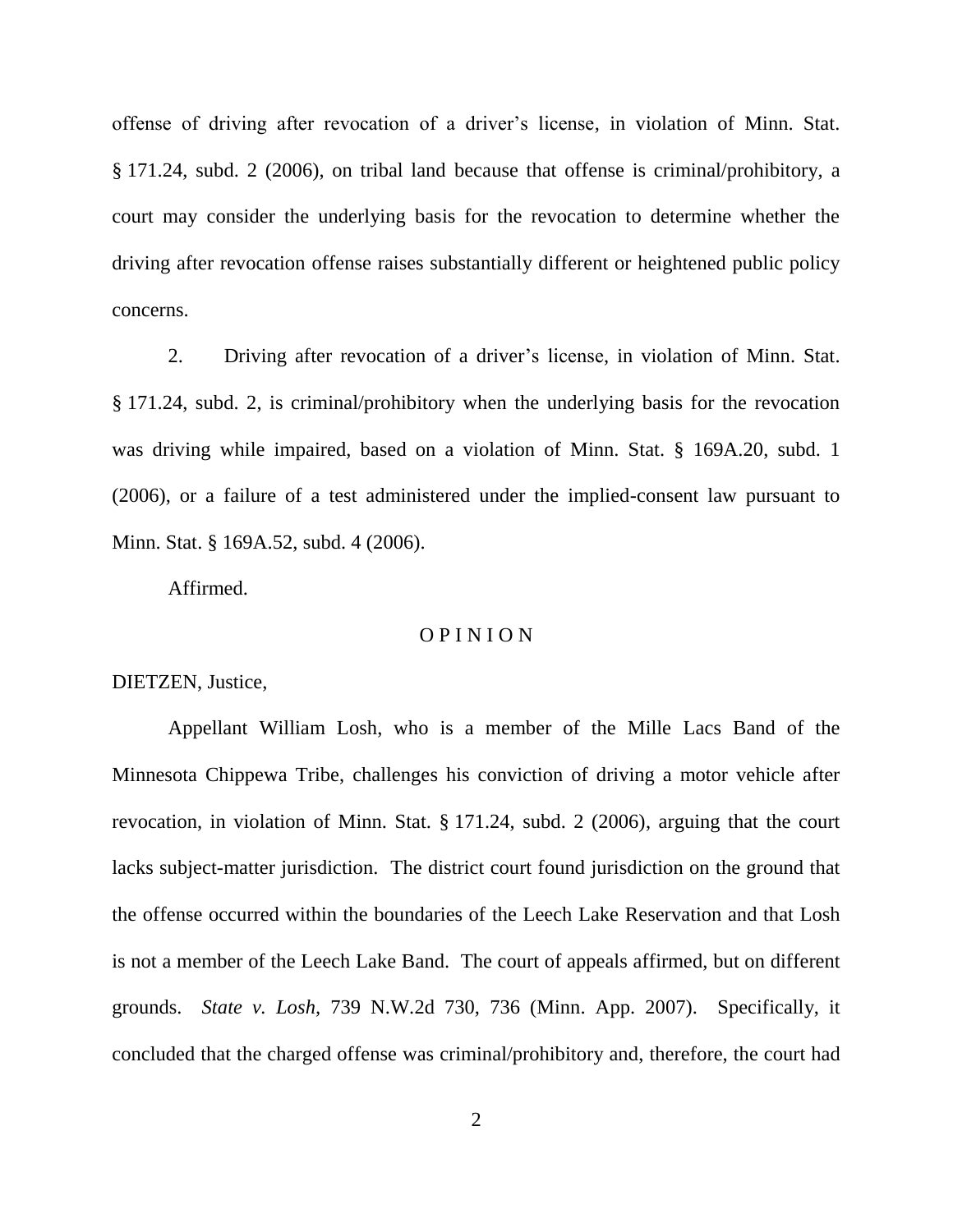subject-matter jurisdiction under Public Law 280. *Id.* at 735-36. At issue is whether driving after revocation, in violation of Minn. Stat. § 171.24, subd. 2, is criminal/prohibitory under Public Law 280 when the defendant"s license was revoked for driving while impaired. We affirm.

Losh was stopped on December 14, 2005, for speeding on a state highway on the Leech Lake Reservation. Losh is not a member of the Leech Lake Band. He is a member of the Minnesota Chippewa Tribe (MCT), which is a federally recognized tribe created in 1934 that consists of six bands of Chippewa Indians, including the Mille Lacs Band and the Leech Lake Band. When the officer making the stop discovered that Losh's driving privileges had been revoked, he was charged with driving a motor vehicle after revocation, in violation of Minn. Stat. § 171.24, subd. 2.

Losh's driving privileges were revoked in October 2000 by the State under the implied-consent laws for operating a motor vehicle with a blood-alcohol concentration of 0.15. Minn. Stat. § 169A.52, subd. 4 (2000). Following the revocation, Losh pleaded guilty and was convicted of driving while impaired, in violation of Minn. Stat.  $§ 169A.20, subd. 1 (2000).<sup>1</sup>$ 

<sup>1</sup> Losh's conviction for driving while impaired would have also been a basis for revocation had his license not been revoked by the Department of Public Safety prior to the entry of judgment of conviction. *See* Minn. Stat. § 171.17, subd. 1(a)(2) (2000) (providing for revocation of driving privileges for violations of Minn. Stat. § 169A.20 (2000), which prohibited, among other things, the operation of a motor vehicle with a blood-alcohol content of 0.10 or more); Minn. R. 7503.0700, subp. 1 (2007).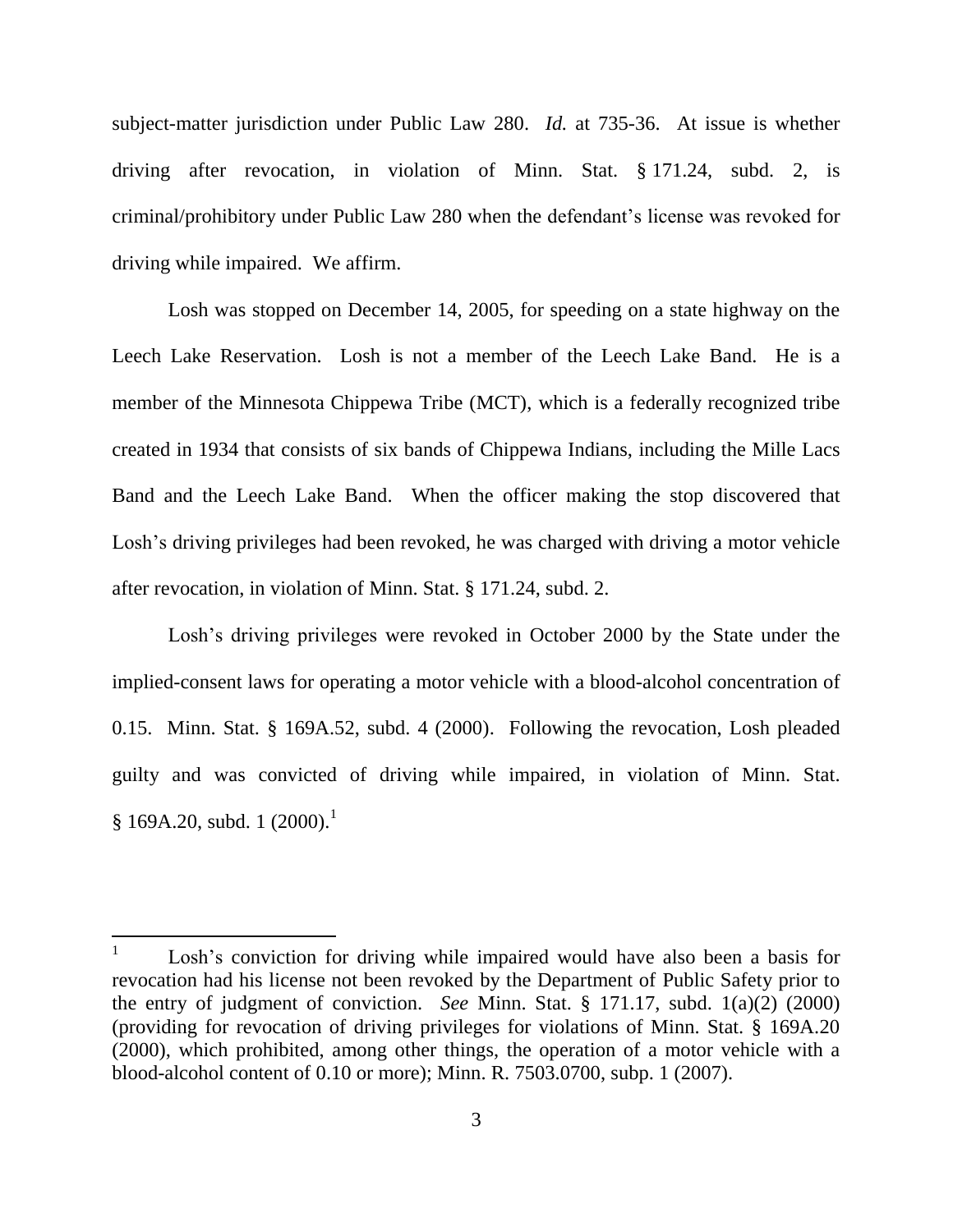Before trial, Losh moved to dismiss the driving after revocation charge on the ground that it was a civil/regulatory offense under Public Law 280 and, therefore, the court lacked subject-matter jurisdiction. The State conceded that driving after revocation was civil/regulatory, but it argued that the court had jurisdiction because the offense was committed on the Leech Lake Reservation and Losh is not a member of the Leech Lake Band.

The district court denied Losh"s motion, concluding that the court had subjectmatter jurisdiction. The court reasoned that it had jurisdiction under Public Law 280 on the ground that the offense occurred on the Leech Lake Reservation, but Losh is not a member of the Leech Lake Band and does not reside on the Leech Lake reservation. Thus, the court concluded that Losh should be treated as a non-member Indian for purposes of subject-matter jurisdiction.

Subsequently, the case proceeded to a court trial on stipulated facts. The parties stipulated that Losh was driving on December 14, 2005, within the boundaries of the Leech Lake Reservation, that his driving privileges were revoked for an "alcohol-related offense," and that he knew or should have known that his driving privileges were revoked. The district court found Losh guilty of driving after revocation, in violation of Minn. Stat. § 171.24, subd. 2.

The court of appeals affirmed, but on different grounds, concluding that the charged offense was criminal/prohibitory under existing case law interpreting Public Law 280 and, therefore, the court had subject-matter jurisdiction. *Losh*, 739 N.W.2d at 735-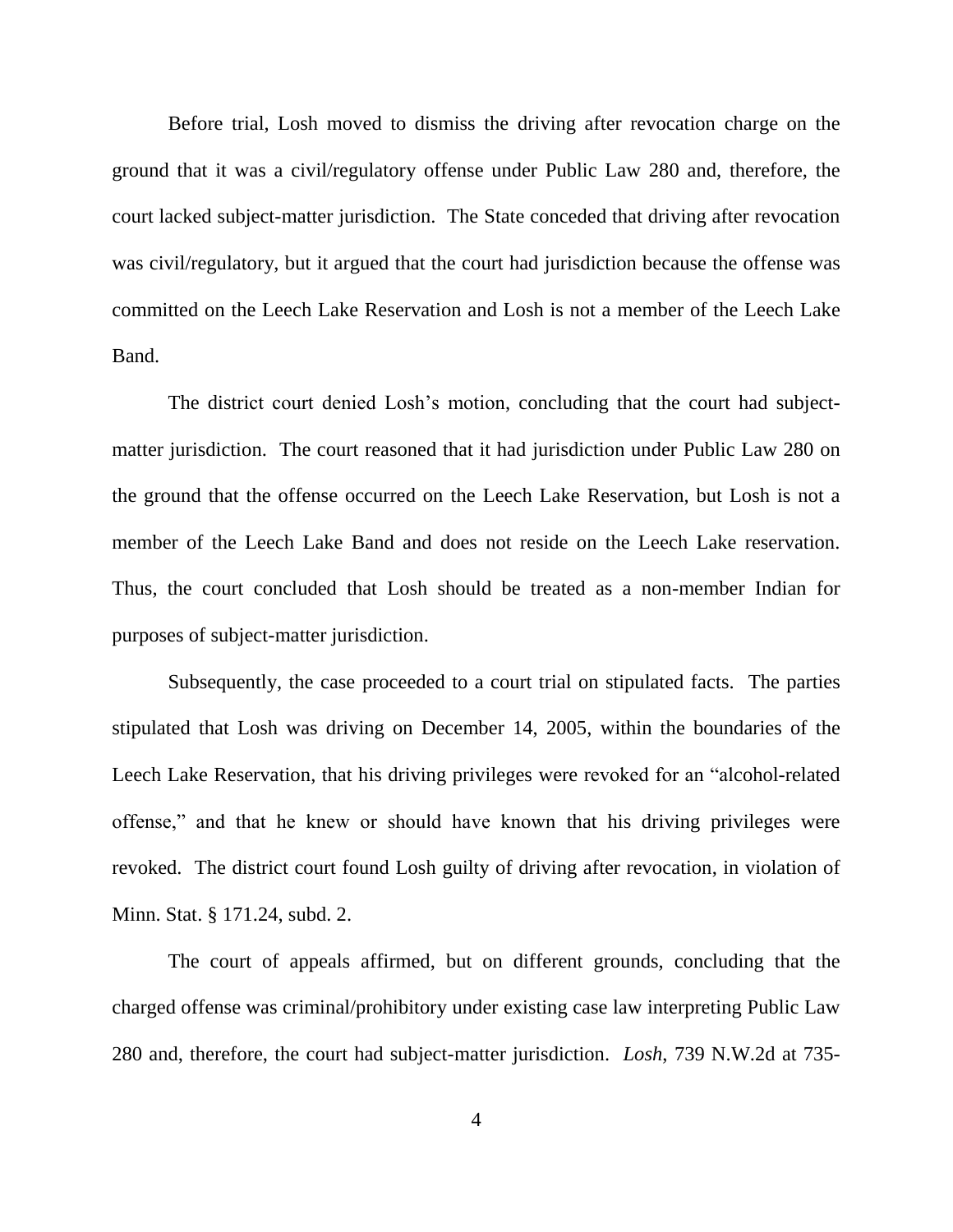36. The court of appeals reasoned that because Losh"s driver"s license was revoked for driving while impaired, that his driving after revocation offense raised "heightened public policy concerns" justifying state jurisdiction. *Id.* at 735. We granted Losh"s petition for further review.

I.

Losh argues that the court lacks subject-matter jurisdiction under Public Law 280. Subject-matter jurisdiction is a court's power to hear and determine cases that are presented to the court. *Arbaugh v. Y&H Corp.*, 546 U.S. 500, 514 (2006); *State v. Simion*, 745 N.W.2d 830, 836-37 (Minn. 2008). Whether the court has jurisdiction is an issue we review de novo. *State v. Busse*, 644 N.W.2d 79, 82 (Minn. 2002).

Indian tribes retain " "attributes of sovereignty over both their members and their territory," " and " "tribal sovereignty is dependent on, and subordinate to, only the Federal Government, not the States." " *California v. Cabazon Band of Mission Indians*, 480 U.S. 202, 207 (1987) (quoting *United States v. Mazurie*, 419 U.S 544, 557 (1975), and *Washington v. Confederated Tribes of Colville Indian Reservation*, 447 U.S. 134, 154 (1980)). But "state laws may be applied to tribal Indians on their reservations if Congress has expressly so provided [for it]." *Id.* Public Law 280 "expressly granted six states, including [Minnesota,] jurisdiction over specified areas of Indian country within the states." 18 U.S.C. § 1162 (2000); 25 U.S.C. §§ 1321-24 (2000); 28 U.S.C. § 1360 (2000)); *Cabazon*, 480 U.S. at 207 (1987). In section 2(a) of Public Law 280, Minnesota was granted broad criminal jurisdiction over offenses committed by or against Indians,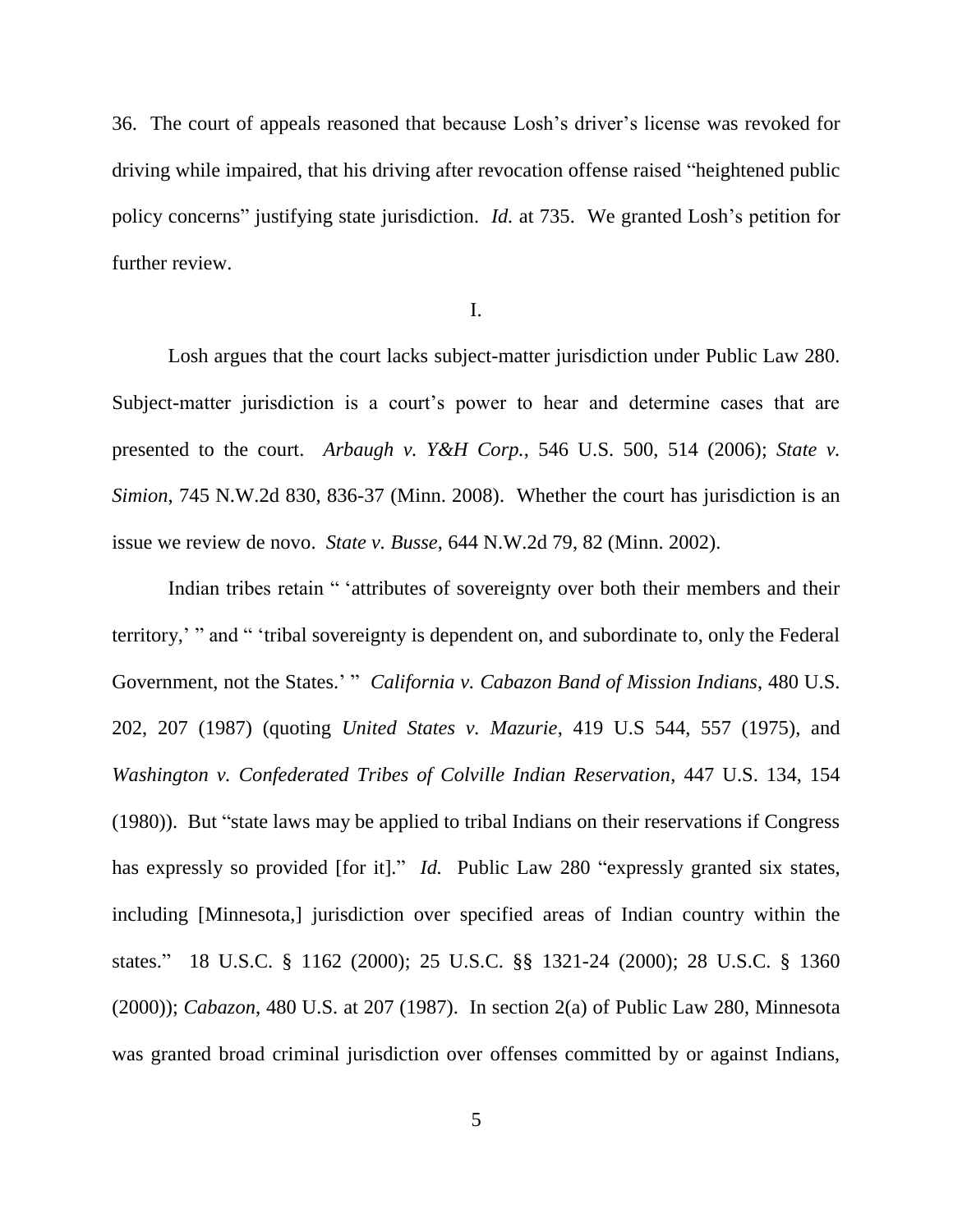within "Indian country,"<sup>2</sup> except for offenses committed within the Red Lake Reservation and the Bois Forte Reservation at Nett Lake. *See Cabazon*, 480 U.S. at 207.

In *Cabazon*, the Supreme Court explained that "when a [s]tate seeks to enforce a law within an Indian reservation under the authority of Pub. L. 280, it must be determined whether the law is criminal in nature, and thus fully applicable to the reservation under § 2, or civil in nature, and applicable only as it may be relevant to private civil litigation in state court." 480 U.S. at 208. The Court observed that the criminal/civil dichotomy is not a "bright-line rule," *id.* at 210, and that "applicable state laws governing an activity must be examined in detail before they can be characterized as regulatory or prohibitory," *id.* at 211 n.10. The Court stated that:

[I]f the intent of a state law is generally to prohibit certain conduct, it falls within Pub. L. 280's grant of criminal jurisdiction, but if the state law generally permits the conduct at issue, subject to regulation, it must be classified as civil/regulatory and Pub. L. 280 does not authorize its enforcement on an Indian reservation. The shorthand test is whether the conduct at issue violates the State"s public policy.

*Id.* at 209.

 $\overline{a}$ 

At issue in *Cabazon* was whether California had the authority to enforce gambling laws against the playing of bingo, draw poker, and other card games on Indian reservation land. *Id.* at 205-06. The Supreme Court concluded that because "California permits a substantial amount of gambling activity, including bingo, and actually promotes

<sup>2</sup> The term "Indian country," as defined in 18 U.S.C. § 1151 (2000), includes "all land within the limits of any Indian reservation under the jurisdiction of the United States Government, notwithstanding the issuance of any patent, and, including rights-of-way running through the reservation." *Cabazon*, 480 U.S. at 207 n.5.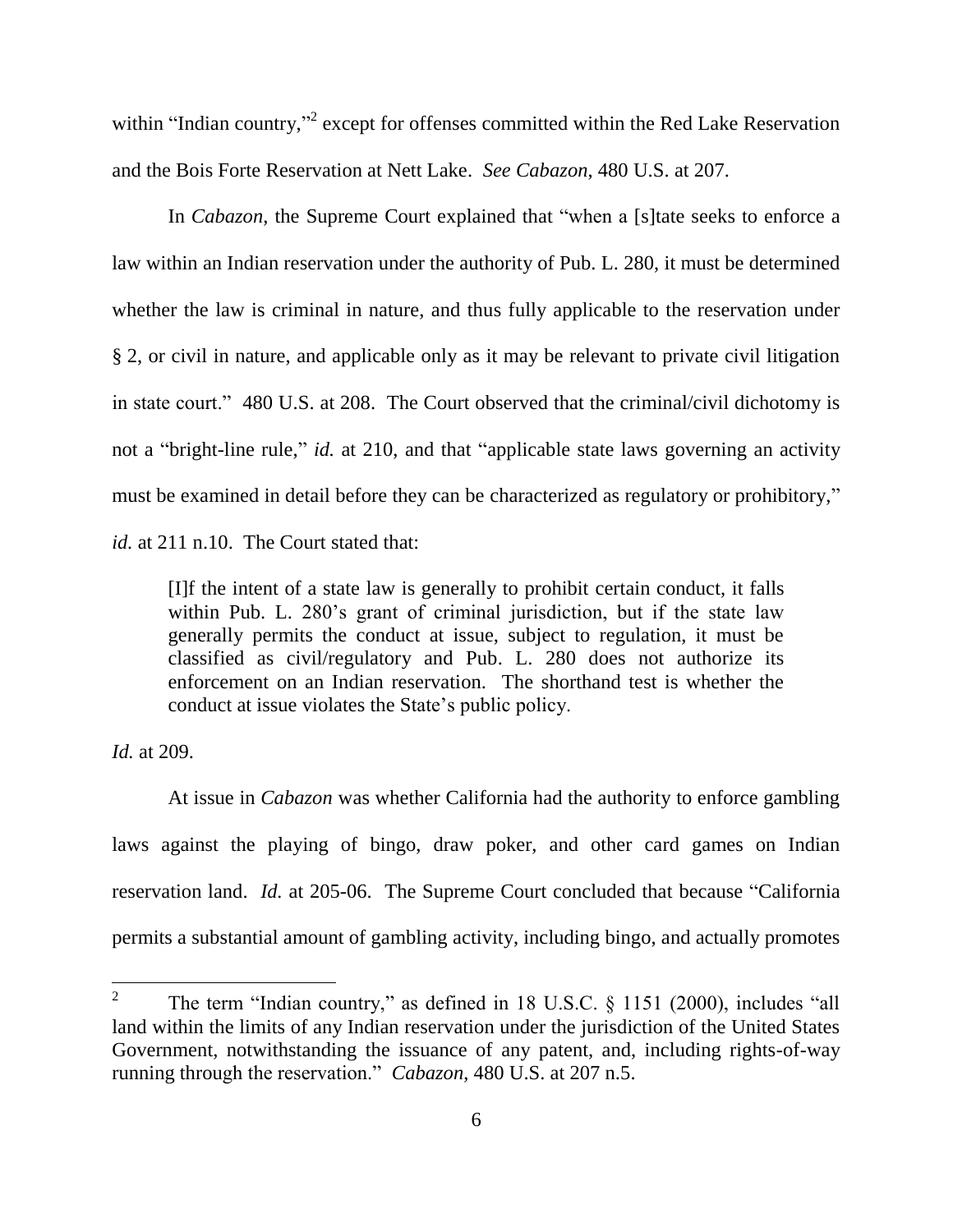gambling through its state lottery, California regulates rather than prohibits gambling in general and bingo in particular" and, therefore, the law at issue was civil/regulatory. *Id.*  at 211.

In *State v. Stone*, 572 N.W.2d 725 (Minn. 1997), we considered whether the State had jurisdiction to enforce certain traffic and driving-related laws against members of the White Earth Band for conduct on the reservation. *Id.* at 727. Based on the conclusion in *Cabazon* that the criminal/prohibitory and civil/regulatory dichotomy is not a bright-line rule, but rather requires a detailed examination of the applicable state law, we adopted a two-step approach to apply the *Cabazon* test. *Id.* at 729-30. The first step is to determine whether the focus of the analysis should be on the broad conduct involved—driving, or the narrow conduct—violations of the "driving regulations at hand." *Id.* at 730. We concluded that "[t]he broad conduct will be the focus of the test *unless* the narrow conduct presents substantially different or heightened public policy concerns. If this is the case, the narrow conduct must be analyzed apart from the broad conduct." *Id.* The second step is to apply the focus of the *Cabazon* analysis. Specifically, "[i]f the conduct is generally permitted, subject to exceptions, then the law is civil/regulatory," but "[i]f the conduct is generally prohibited, the law is criminal/prohibitory." *Id.* 

With respect to the second step, we noted in *Stone* that "in close cases" we are "aided by *Cabazon's* 'short-hand public policy test,' " that conduct is "criminal if it violates the state"s "public [*criminal*] policy." " 572 N.W.2d at 730. To determine

7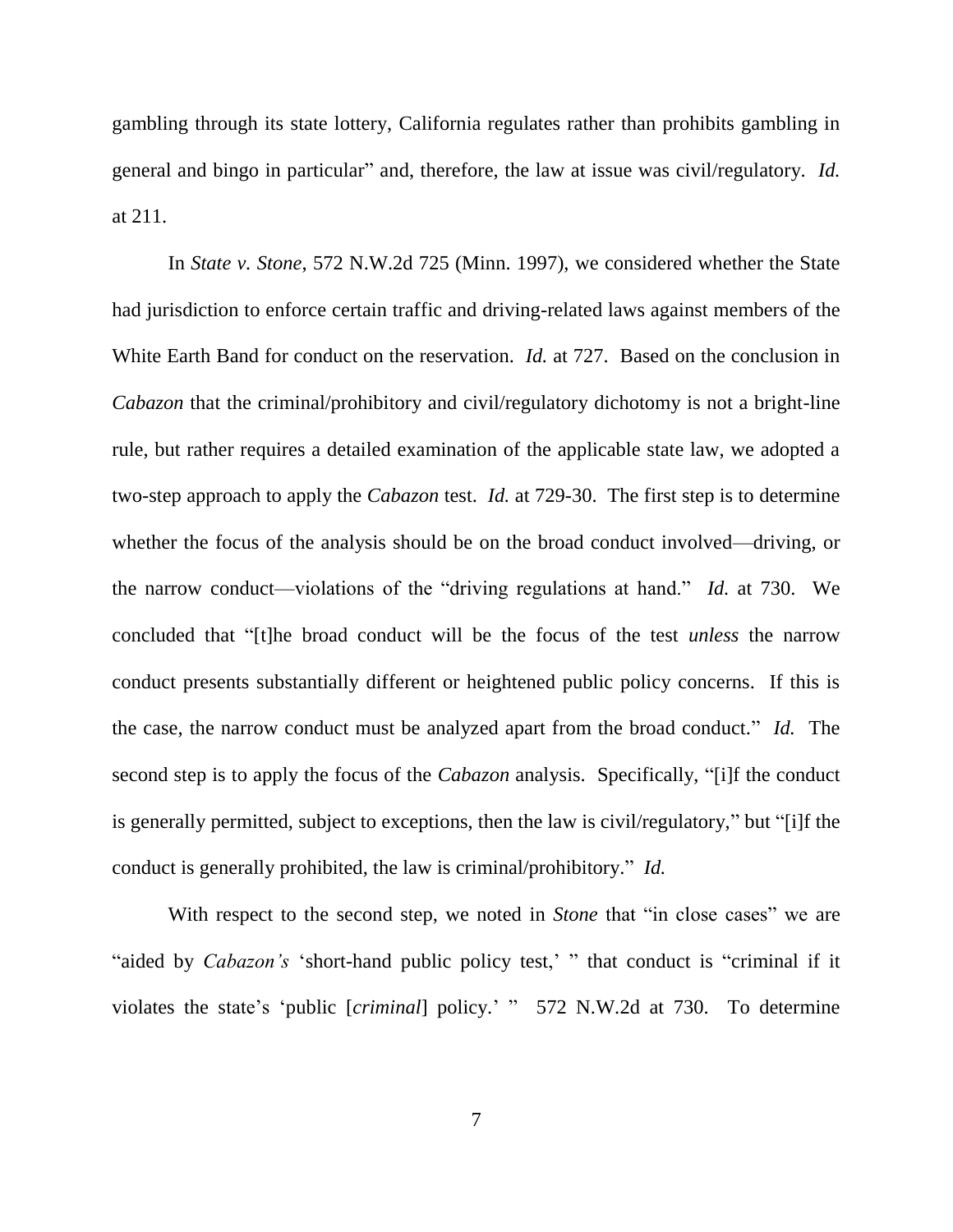whether an activity violates the state's public criminal policy, the following nonexclusive factors are useful:

(1) the extent to which the activity directly threatens physical harm to persons or property or invades the rights of others; (2) the extent to which the law allows for exceptions and exemptions; (3) the blameworthiness of the actor; (4) the nature and severity of the potential penalties for a violation of the law.

*Id.; see also State v. Robinson*, 572 N.W.2d 720, 724 (Minn. 1997) (applying the four, nonexclusive factors identified in *Stone* in the second step of the *Cabazon* analysis to help determine whether a statute was criminal/prohibitory or civil/regulatory); *State v. Jones*, 729 N.W.2d 1, 5-6 (Minn. 2007) (plurality opinion) (finding that *Cabazon's* "shorthand public policy test" may be used to help determine if particular conduct is criminal/prohibitory or civil/regulatory and that the four, nonexclusive factors identified in *Stone* can be utilized to help determine whether an activity is criminal/prohibitory).

We then concluded that the traffic and driving laws in question, including failure to provide proof of insurance, did not raise policy concerns that were substantially different or heightened from the general public policy behind driving laws in general and, therefore, were properly analyzed as part of the broad conduct of driving. *Stone*, 572 N.W.2d at 731. We determined that the driving laws in question were civil/regulatory and that the State lacked jurisdiction under Public Law 280. 3 *Id.*

<sup>3</sup> We decided *State v. Robinson*, 572 N.W.2d 720 (Minn. 1997), the same day as *Stone*. Following *Stone*, we held that the statute governing underage consumption of alcohol is criminal/prohibitory, but that the statute governing failure to yield to an emergency vehicle is civil/regulatory under *Cabazon*. *Robinson*, 572 N.W.2d at 724.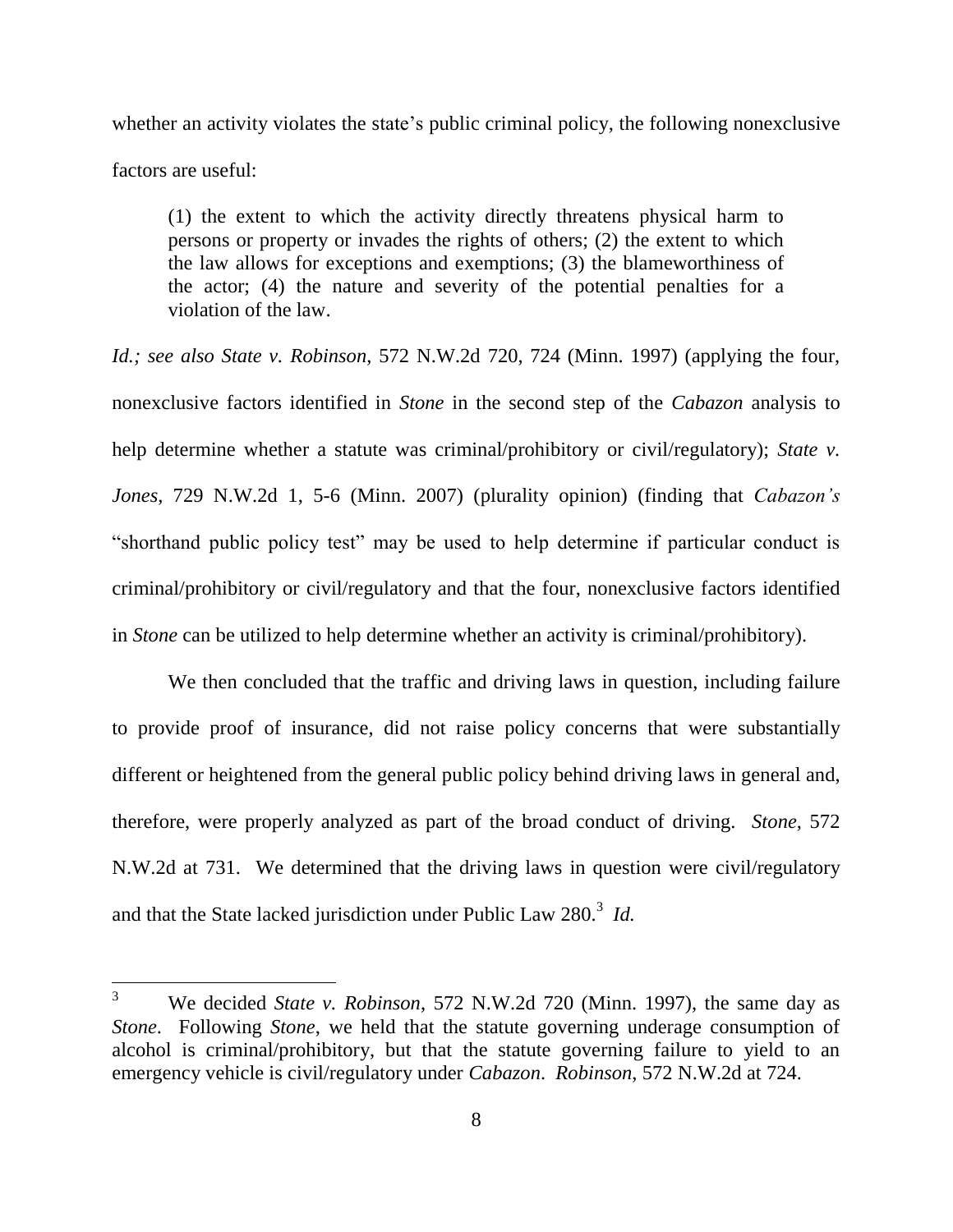Two years later, in *State v. Johnson*, 598 N.W.2d 680 (Minn. 1999), we reaffirmed our holding in *Stone* that failure to provide proof of insurance is a civil/regulatory traffic violation, and that the State lacked jurisdiction to enforce the law against tribal members on tribal land. 598 N.W.2d at 683.We further held that driving after revocation in violation of Minn. Stat. § 171.24, subd. 2, is a civil/regulatory traffic violation as to which the court has no jurisdiction when committed by tribal members on tribal land. *Johnson*, 598 N.W.2d at 684.

In *Busse* we considered whether the State had jurisdiction to prosecute Busse, who was a member of the White Earth Band, for driving after cancellation as inimical to public safety, in violation of Minn. Stat. § 171.24, subd. 5 (1998), when the offense occurred on his reservation. 644 N.W.2d at 80. We determined that under *Cabazon* "[t]he applicable state laws . . . must be examined in detail before they can be categorized as regulatory or prohibitory." *Busse*, 644 N.W.2d at 83 (internal quotation marks omitted). Relying on *Stone*, we first considered whether the proper focus under *Cabazon* was on the broad conduct of driving or the narrow conduct of the driving regulation violations at hand. *Busse*, 644 N.W.2d at 83. To determine the proper focus under *Stone*  and achieve the detailed examination of applicable state law, we concluded that it was reasonable to consider the underlying basis for the cancellation of Busse"s driving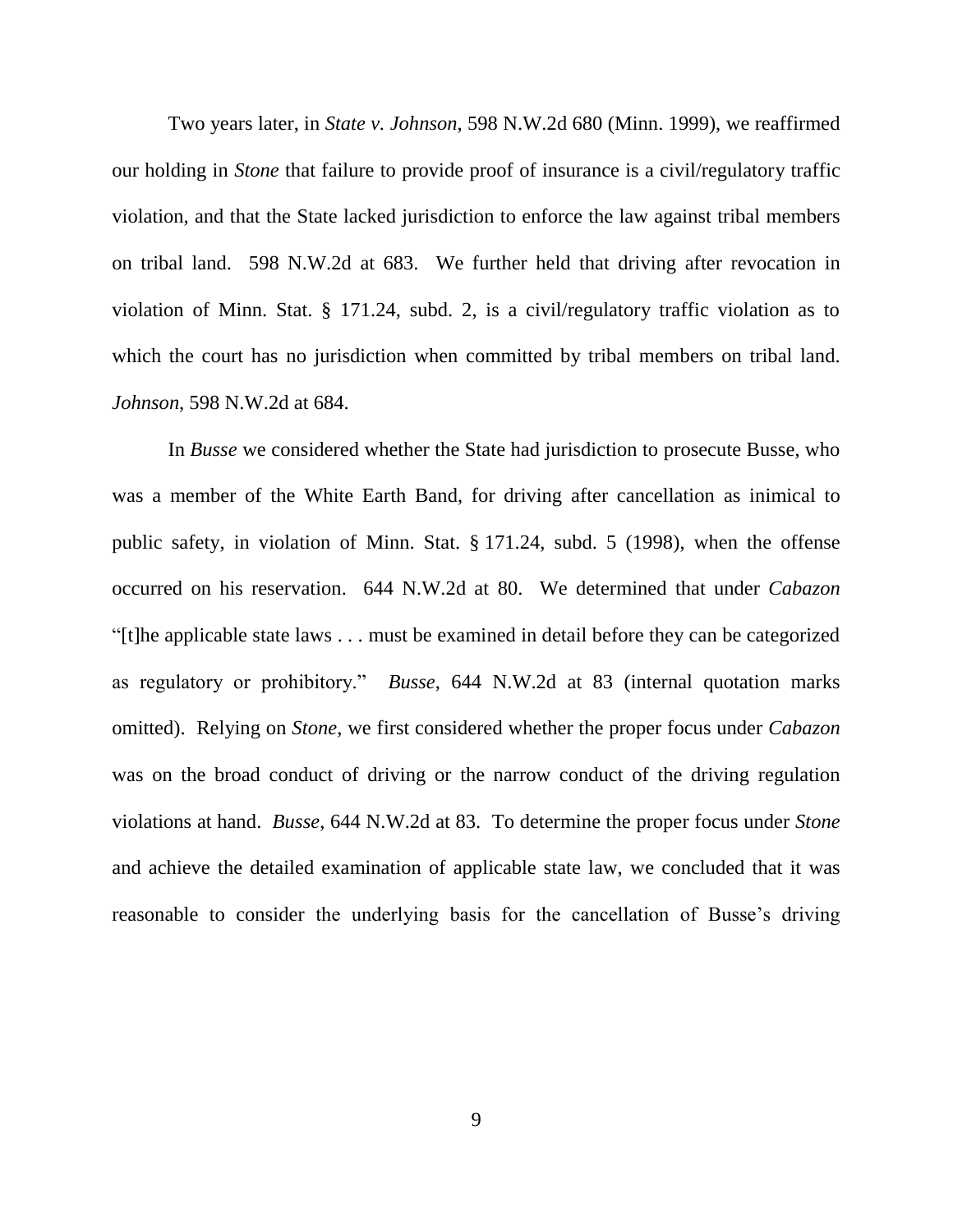privileges, that is, his convictions for driving while impaired. 4 *Busse*, 644 N.W.2d at 84. We concluded that driving after cancellation as inimical to public safety, in violation of Minn. Stat. § 171.24, subd. 5, "presents substantially different or heightened public policy concerns [rather than driving in general]." *Busse*, 644 N.W.2d at 88. Thus, we focused on the narrow conduct of the specific offense of driving after cancellation as inimical to public safety, as well as Busse's underlying conduct of driving while impaired, and concluded that the specific offense was criminal/prohibitory. *Id.*

Losh argues that this court's holding in *Johnson* that Minn. Stat. § 171.24, subd. 2, is civil/regulatory under *Cabazon* is dispositive. Thus, he argues that the court of appeals" conclusion that driving after revocation under Minn. Stat. § 171.24, subd. 2, is criminal/prohibitory is wrong and must be reversed. Losh is correct that in *Johnson* we held that "driving after revocation in violation of Minn. Stat. § 171.24, subd. 2, is . . . a civil/regulatory traffic violation as to which the court has no jurisdiction when committed by tribal members on tribal land." 598 N.W.2d at 684.

The issue before the court in *Johnson*, however, was whether driving after revocation for "failure to provide proof of insurance in violation of Minn. Stat. § 169.791" was criminal/prohibitory or civil/regulatory under *Cabazon/Stone*. *Johnson*, 598 N.W.2d at 681. The issue before us in this case is whether driving after revocation for driving while impaired, in violation of Minn. Stat. § 169A.20, subd. 1 (2000), is

<sup>&</sup>lt;sup>4</sup> Busse's license was cancelled as inimical to public safety under Minn. Stat. § 171.04, subd. 1(9) (1998). *Busse*, 644 N.W.2d at 80. It was cancelled as inimical to public safety because Busse had four prior driving-while-impaired convictions. *Id.* at 81.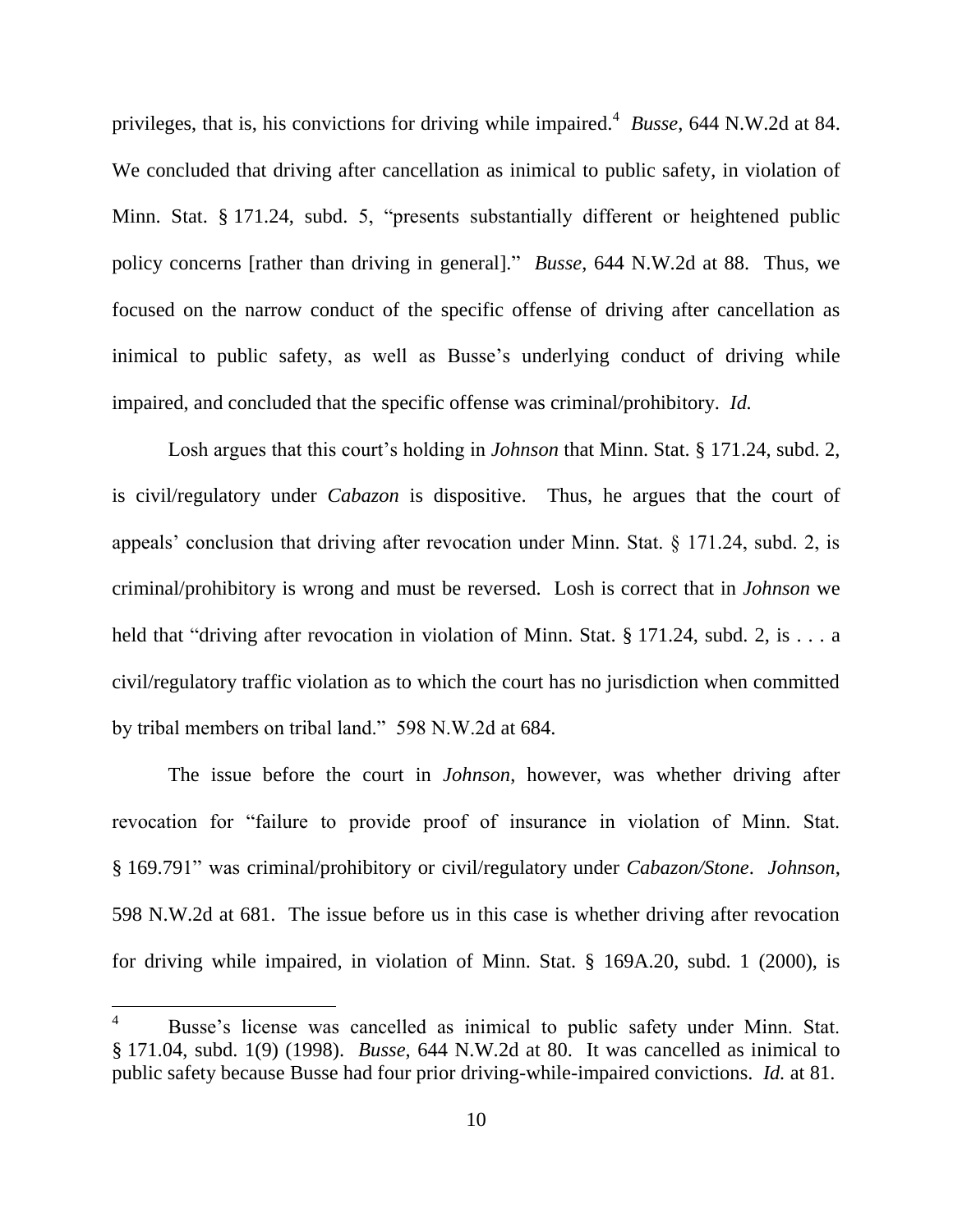criminal/prohibitory or civil/regulatory. Because this issue was not before us in *Johnson*, *Johnson* it is not dispositive. *See Nadeau v. Melin*, 260 Minn. 369, 375, 110 N.W.2d 29, 34 (1961) ("A decision must be construed in the light of the issue before the court."); *Fletcher v. Scott*, 201 Minn. 609, 613, 277 N.W. 270, 272 (1938) ("The rule of stare decisis is never properly invoked unless in the decision put forward as precedent the judicial mind has been applied to and passed upon the precise question."); *accord Illinois v. Lidster*, 540 U.S. 419, 424 (2004) (indicating that "general language in judicial opinions" must be read "as referring in context to circumstances similar to the circumstances then before the Court and not referring to quite different circumstances that the Court was not then considering").

Further, we stated in *Stone*, without expressly holding, that driving while intoxicated, a misdemeanor, reflects heightened public policy concerns. 572 N.W.2d at 731; *see also Busse*, 644 N.W.2d at 85 n.6 (citing *Stone*). Thus, this court explicitly left unresolved the question of whether a drinking and driving offense, which was the reason underlying the revocation, presents heightened public policy concerns not present in the offense of failure to provide proof of insurance.

In *Busse*, we clarified and limited our holding in *Johnson*. We stated that "the revocation in *Johnson* was based on failure to provide proof of insurance, and it followed from *Stone* that driving after revocation *on that basis* was also civil/regulatory." *Busse*, 644 N.W.2d at 87 (emphasis added). Further, we limited our holdings in *Stone* and *Johnson* so that "different cases with different facts being applied to different statutes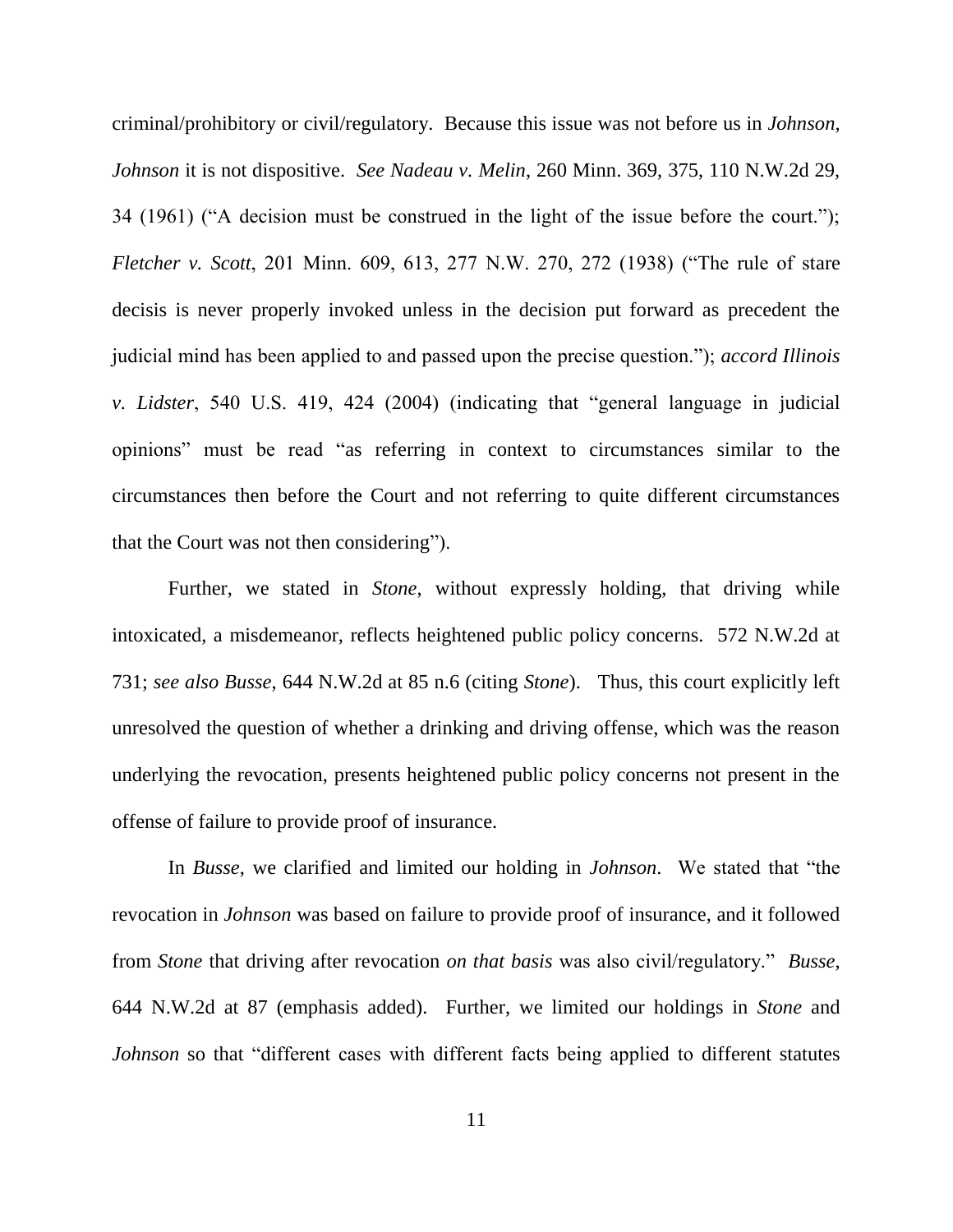could be separately analyzed and decided on their respective merits." *Busse*, 644 N.W.2d at 87 n.13. Specifically, we stated that "[a]s in *Johnson*, we leave the door open to situations in which the reason underlying the cancellation presents different concerns than are before us in this case." *Busse*, 644 N.W.2d at 86 n.9.

More importantly, we concluded in *Busse* that under *Cabazon/Stone*, it is permissible to consider the underlying offense that resulted in the cancellation in order to determine whether the proper focus should be on the broad conduct of driving, or the narrow conduct of the driving regulation violations at issue. *Busse*, 644 N.W.2d at 84. In doing so, we specifically rejected the argument that under *Johnson* it was improper to consider the underlying offense that led to a license revocation to determine the focus under *Stone*. *Busse*, 644 N.W.2d at 84. We concluded that

in *Johnson* we did not hold that a court could not look at the basis for a license revocation. Using decidedly tentative language, we simply raised the question whether the issue *might* arise *whether* fairness precludes considering the underlying offense because the offender *could* be subject to being sanctioned twice for the prior offense.

*Busse*, 644 N.W.2d at 84.

 $\overline{a}$ 

Losh contends that limiting the holding of *Johnson* to its particular facts, which is driving after revocation based on the failure to provide proof of insurance, will result in endless disputes and uncertainty. Losh is correct that there are many grounds for revocation of driving privileges. 5 But *Cabazon* requires that we examine the relevant

<sup>5</sup> Failure to provide proof of insurance is grounds for revocation of a driver's license. Minn. Stat. § 169.792 (2006). A person's driver's license must be revoked for (Footnote continued on next page.)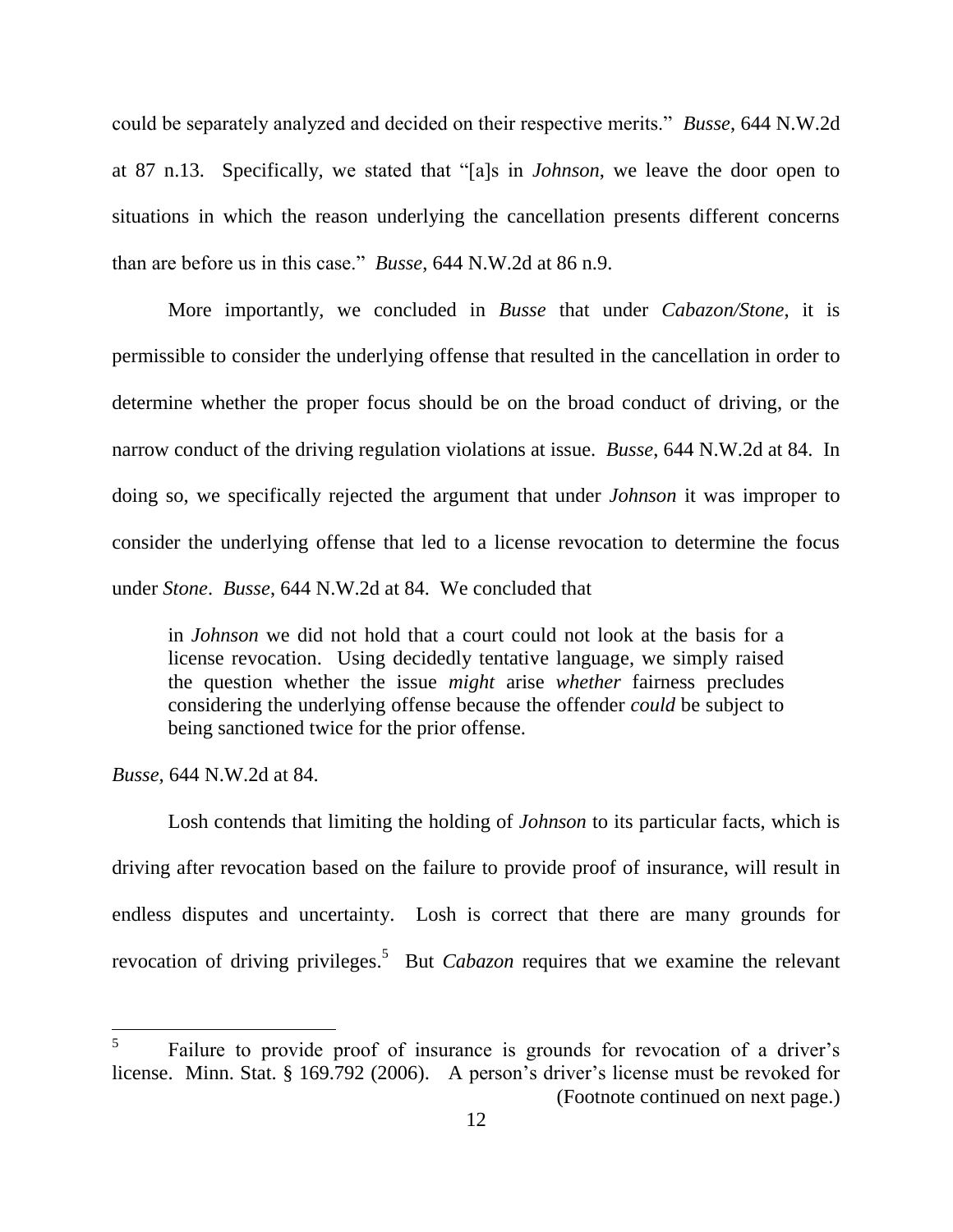statute in detail to determine whether it is criminal/prohibitory or civil/regulatory. 480 U.S. at 211 n.10 ("The applicable state laws . . . must be examined in detail before they can be characterized as regulatory or prohibitory."). Because the legislature"s concerns in prohibiting driving after a revocation for some grounds, such as criminal vehicular homicide or injury,<sup>6</sup> are likely different than driving after revocation for failure to provide proof of insurance,<sup>7</sup> it is necessary to consider the underlying basis for the revocation. *See Stone*, 572 N.W.2d at 731 (indicating that revocation based on failure to provide proof of insurance is based on concern for economic reparation rather than safety); *see also Busse*, 644 N.W.2d at 87 (comparing legislature"s concerns in combating driving

<sup>(</sup>Footnote continued from previous page.)

failure to submit to a chemical test for alcohol concentration when an officer has probable cause to believe that a person operated a vehicle in violation of Minn. Stat. § 169A.20 (2006). Minn. Stat. § 169A.52(3)(b) (2006). Criminal negligence in the operation of a motor vehicle that causes the death of another is also grounds for revocation. Minn. Stat. § 169.11 (2006).

Minn. Stat. § 171.17, subd. 1 (2006), sets forth the following grounds for revocation: (1) criminal vehicular homicide or injury; (2) driving while impaired or fleeing a peace officer; (3) using a motor vehicle in the commission of a felony; (4) failure to stop, give identity, and render aid following an accident involving death or injury of another; (5) perjury or the making of false statements to the Department of Public Safety relating to ownership or operation of a motor vehicle; (6) three charges of violating any of the provisions of chapter 169 within a period of 12 months; (7) failing to stop, under certain conditions, for a school bus two or more times within five years; (8) passing or attempting to pass a school bus under circumstances where a driver is required to yield; (9) offenses in other states that would be grounds for revocation if committed in Minnesota; and (10) violating a speed limit by driving in excess of 100 miles per hour.

<sup>&</sup>lt;sup>6</sup> Minn. Stat. § 171.17, subd. 1(a)(1) (2006).

 $^7$  Minn. Stat. § 169.791, subd. 6 (2006).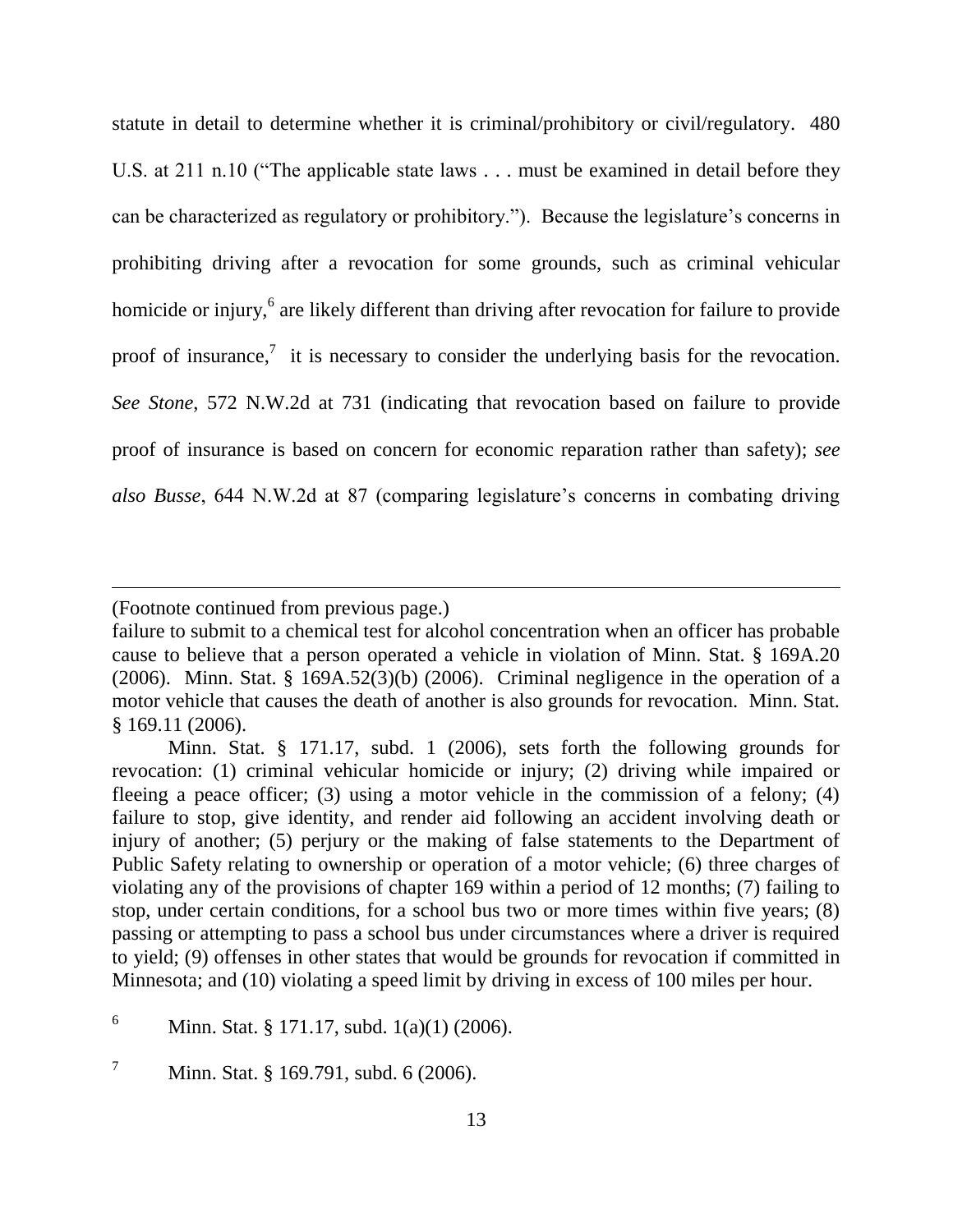while impaired by prohibiting driving after cancellation for driving while impaired with concern in prohibiting driving after revocation for failure to provide proof of insurance).

Because *Johnson* did not consider whether driving after revocation as a result of driving while impaired was criminal/prohibitory or civil/regulatory, we hold that *Johnson* is factually distinguishable. But we affirm our holding in *Johnson* that Minn. Stat. § 171.24, subd. 2, is civil/regulatory under *Cabazon/Stone* when a tribal member is charged with driving after revocation and his or her license was revoked for failure to provide proof of insurance. *Johnson*, 598 N.W.2d at 684.

Second, we hold that it is permissible under *Cabazon/Stone* for a court to consider the underlying basis for the revocation to determine the proper focus and, in particular, whether the narrow conduct, that is, the specific offense and the underlying offense that caused the license revocation, raises substantially different or heightened public policy concerns. *Busse,* 644 N.W.2d at 84-85. Losh presents no compelling reason why we should not consider the underlying basis for the revocation in this case. We observe, however, that a detailed analysis of the regulations at issue under *Cabazon/Stone* requires that a court consider both the broad and the narrow conduct before determining the proper focus.

#### II.

Having concluded that *Johnson* is not dispositive, we apply the two-step *Cabazon/Stone* test to determine whether the driving conduct at issue is criminal/prohibitory or civil/regulatory. In doing so, the applicable state laws must be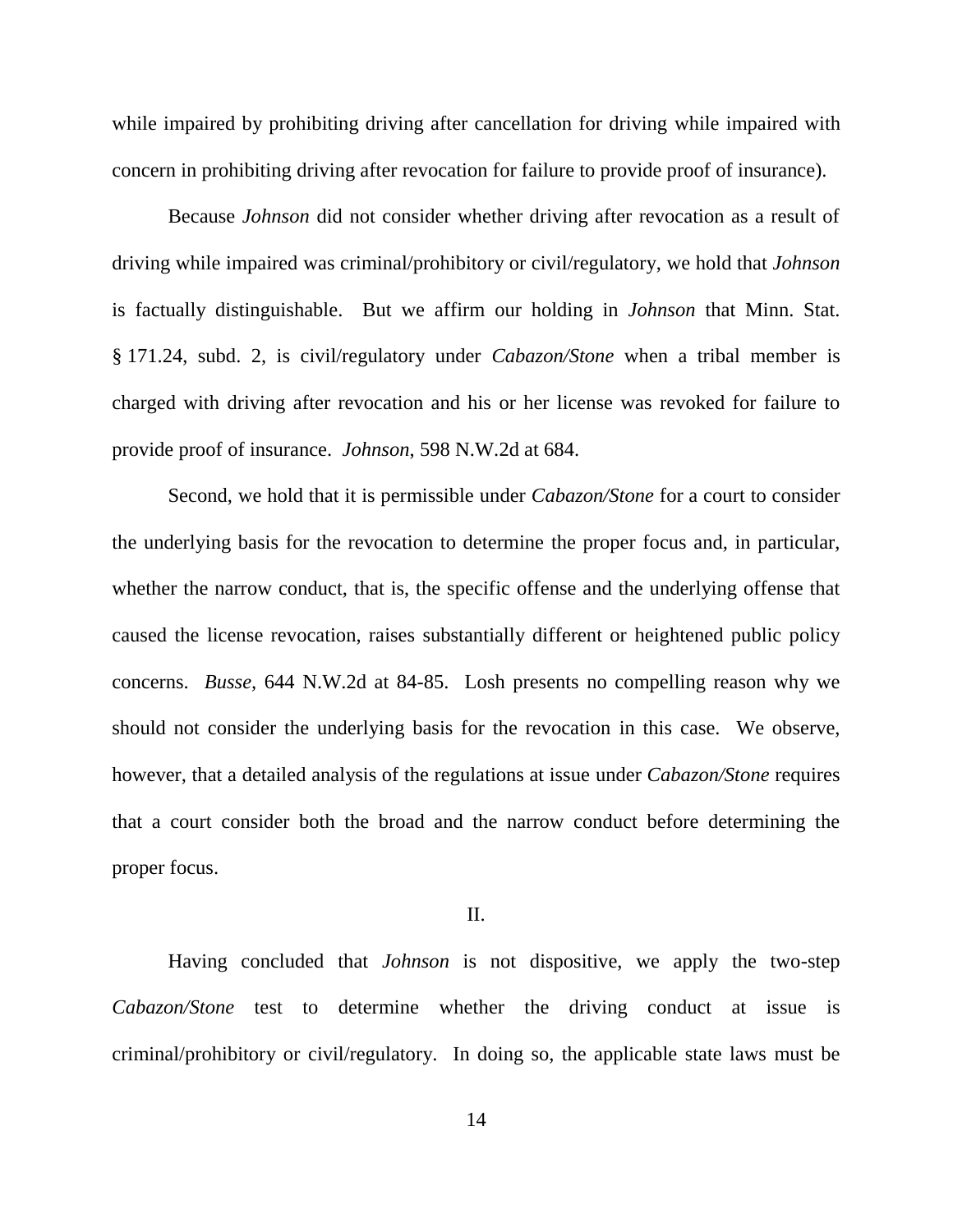examined in detail before they can be categorized. Under *Cabazon/Stone*, the first step requires that we determine whether the proper focus is on the broad conduct of driving, or the narrow conduct of the specific offense at issue. The question for determination is whether the narrow conduct of driving after revocation, as a result of driving while impaired,<sup>8</sup> raises substantially different or heightened public policy concerns as compared to traffic and driving laws in general.

In *Stone*, we stated that the public policy prohibiting driving while impaired involved heightened public policy concerns "in that their violation creates a greater risk of direct injury to persons and property on the roadway." 572 N.W.2d at 731. The legislature has concluded that a person who commits the offense of driving while impaired poses a continuing threat with regard to public safety on Minnesota roads, and it has authorized the Department of Public Safety to immediately revoke the license of a driver convicted of such an offense. Minn. Stat. § 171.17 (2006); *Stone*, 572 N.W.2d at 731. The legislature has also provided that a revocation of an individual"s driving privileges is mandatory upon failing a chemical test under the implied-consent laws. Minn. Stat. § 169A.52, subd. 4 (2006); *see also* Minn. R. 7503.0700, subp. 2 (2007) (requiring revocation upon violation of implied-consent laws).

By driving after revocation, as a result of driving while impaired, we refer to situations when a license was revoked following either a conviction for driving while impaired, in violation of Minn. Stat. § 169A.20, subd. 1, or a failure of a test administered under the implied-consent law pursuant to Minn. Stat. § 169A.52, subd. 4.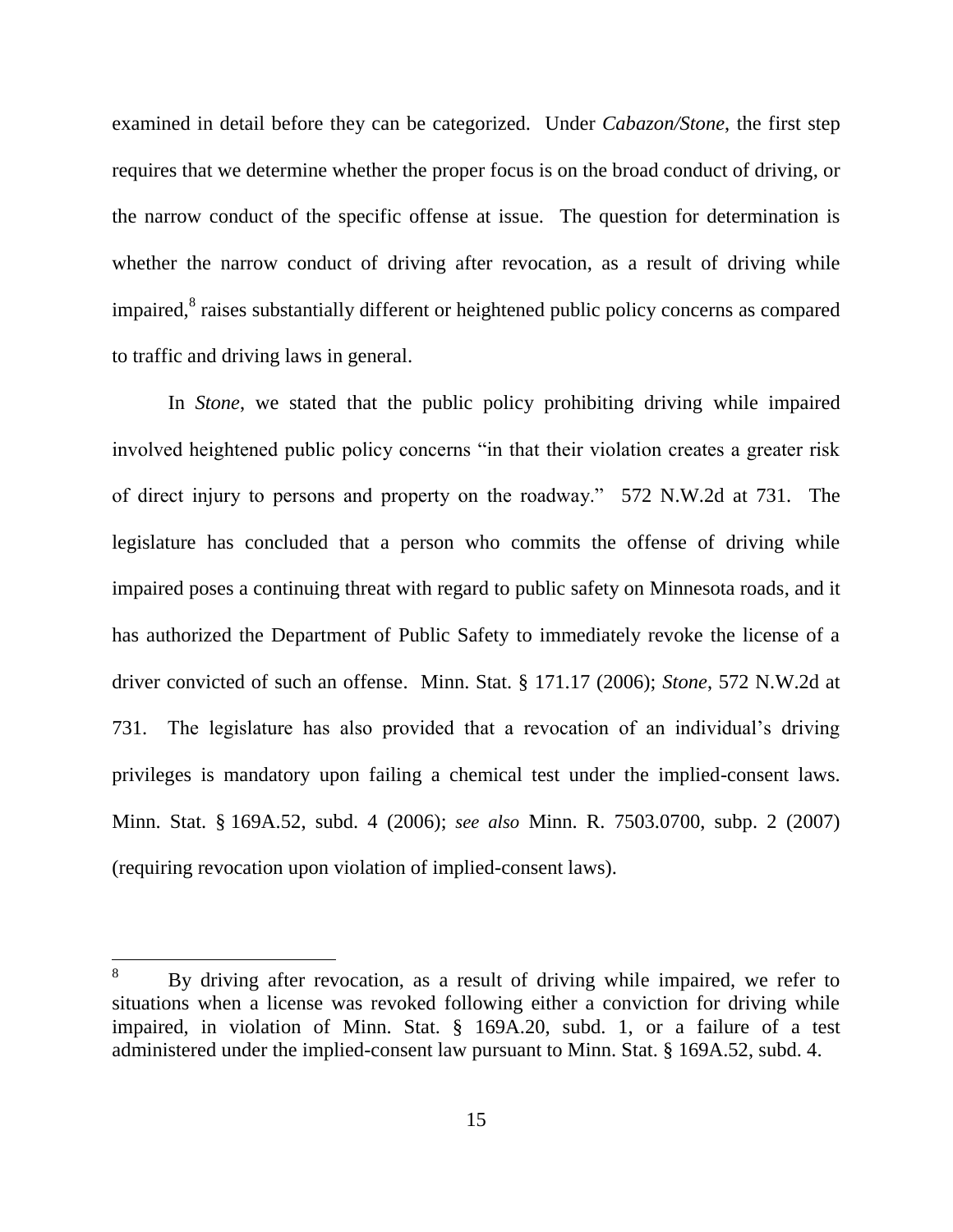Clearly, revocation of driving privileges for driving while impaired is part of a larger, overall strategy of the legislature to protect the public from individuals who, due to their drug and alcohol use, pose a safety threat to others when driving on Minnesota roads. This overall strategy distinguishes the regulations at issue from general traffic and driving regulations, in that their violation creates a greater risk of direct injury to persons and property. The policy of protecting the public from drunk drivers is implicated when a person who has had his or her driving privileges revoked for driving while impaired continues to drive. Consequently, we conclude that the narrow conduct of driving after revocation, as a result of driving while impaired, raises substantially different or heightened public policy concerns as compared to the traffic and driving laws in general. Thus, the proper focus under *Cabazon/Stone* is the narrow conduct of driving after revocation as a result of driving while impaired.

The second step under *Cabazon/Stone* requires that we next determine whether the narrow driving conduct at issue is criminal/prohibitory or civil/regulatory. Minnesota law mandates the revocation of a driver's license for a driving-while-impaired offense, and a person with a revoked license is prohibited from driving. Minn. Stat. §§ 169A.52, subd. 4, 169A.55, subd. 2 (2006), 171.17 & 171.24, subd. 2.

Minnesota law does set forth a procedure for a driver with a revoked license to apply for a limited license that would allow him or her to drive to certain places during specified hours of the day. Minn. Stat. § 171.30 (2006). But the statute only provides that the Commissioner of Public Safety may issue a limited license after a revocation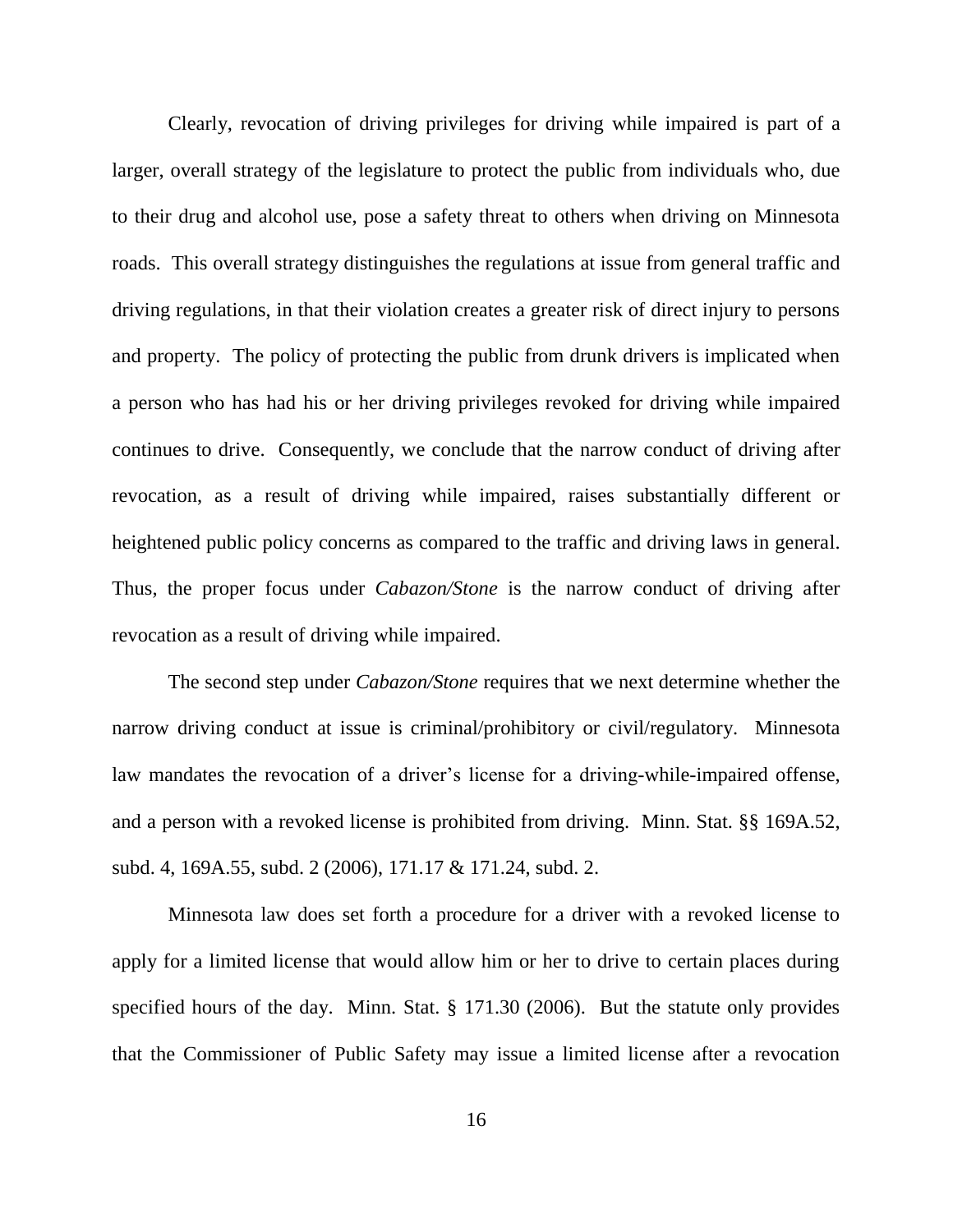when the specific conditions of the statute showing a hardship are satisfied. Minn. Stat. § 171.30, subd. 1(a) (2006); Minn. R. 7503.1800, subp. 2 (2006) ("The commissioner shall issue a limited license to a person *only when* the person complies with the waiting period and conditions specified in this part, part 7409.3600, and Minnesota Statutes, section 171.30." (emphasis added)). While this could be considered an "exception," it does not favor Losh because it is limited in nature, and Losh did not apply for and does not possess such a license. Because the narrow conduct of driving after revocation based on an underlying offense of driving while impaired is "generally prohibited" and not "generally permitted, subject to exceptions," we conclude that it is criminal/prohibitory. *See Stone*, 572 N.W.2d at 730.

We do not believe this is a close case that warrants application of *Cabazon's* shorthand public policy test for determining whether conduct is criminal/prohibitory or civil/regulatory. We note, however, that application of the four *Stone* factors supports our conclusion that driving after revocation when the underlying basis of the revocation is driving while impaired is criminal/prohibitory.<sup>9</sup>

<sup>9</sup> The conduct at issue directly threatens physical harm to persons or property or invades the rights of others. *See Stone*, 572 N.W.2d at 730. By having a license revoked for driving while impaired, a driver has already shown that his or her driving poses a danger to others. Further, in order to obtain a new license after it has been revoked, a person has to retake the written and road tests required to obtain a driver"s license, thereby demonstrating his or her safe driving skills. *See* Minn. Stat. § 171.29 (2006). A person who has not done this, yet continues to drive, directly threatens physical harm to others. The heightened public criminal policy of protecting the public from drunk driving is implicated when a person drives after revocation based on an underlying offense of driving while impaired. Second, we have already noted that there is only a limited, (Footnote continued on next page.)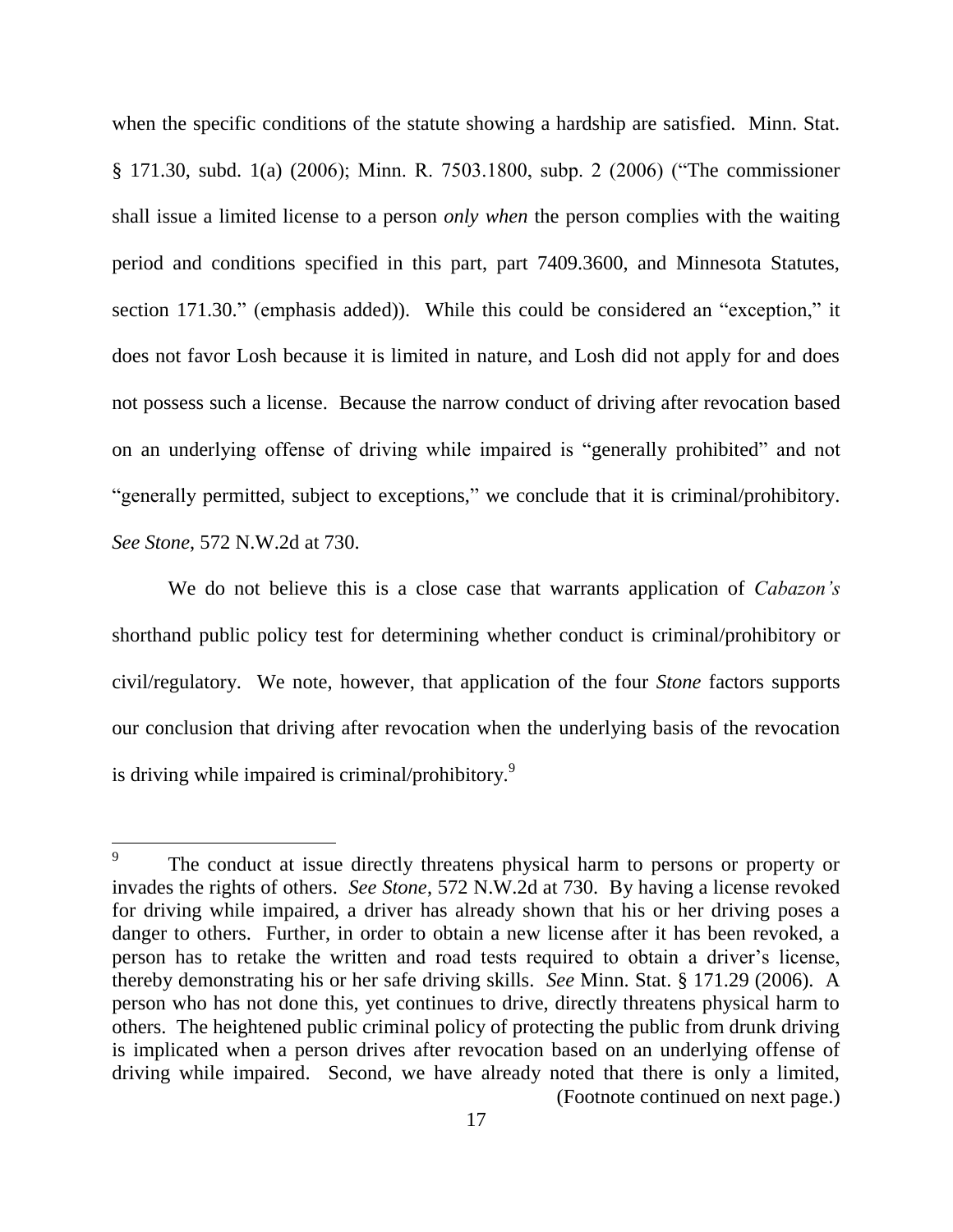We hold that for the purposes of determining whether the State has subject-matter jurisdiction, pursuant to Public Law 280, to prosecute a tribal member who commits the offense of driving after revocation of a driver"s license, in violation of Minn. Stat. § 171.24, subd. 2, on tribal land because that offense is criminal/prohibitory, a court may consider the underlying basis for the revocation to determine whether the driving after revocation offense raises substantially different or heightened public policy concerns. We further hold that driving after revocation in violation of Minn. Stat. § 171.24, subd. 2, when the underlying basis for the revocation was driving while impaired, based on a violation of Minn. Stat. § 169A.20, subd. 1, or a failure of a test administered under the implied-consent law pursuant to Minn. Stat. § 169A.52, subd. 4, is criminal/prohibitory for purposes of determining jurisdiction under Public Law 280. Therefore, we conclude

<sup>(</sup>Footnote continued from previous page.)

narrow exception to driving after revocation based on applying for and being granted a limited license. Third, Losh is clearly blameworthy. *See Stone*, 572 N.W.2d at 730. His license was revoked in 2000, and he has not sought a limited license, nor has he taken the necessary steps to have a new license issued to him. Driving after revocation and failing to have his driving privileges reinstated during a period of five years indicates a lack of respect for Minnesota"s driving laws. It also demonstrates a lack of concern for the safety of others. The fourth factor is the nature and severity of the potential penalties for a violation of the law. *Stone*, 572 N.W.2d at 730. Driving after revocation is a misdemeanor, which is still a criminal offense under Minnesota law that is punishable with jail time. Minn. Stat. § 171.24, subd. 2. These factors, when viewed as a whole, indicate that driving after revocation when the underlying offense was driving while impaired violates the state"s criminal public policy.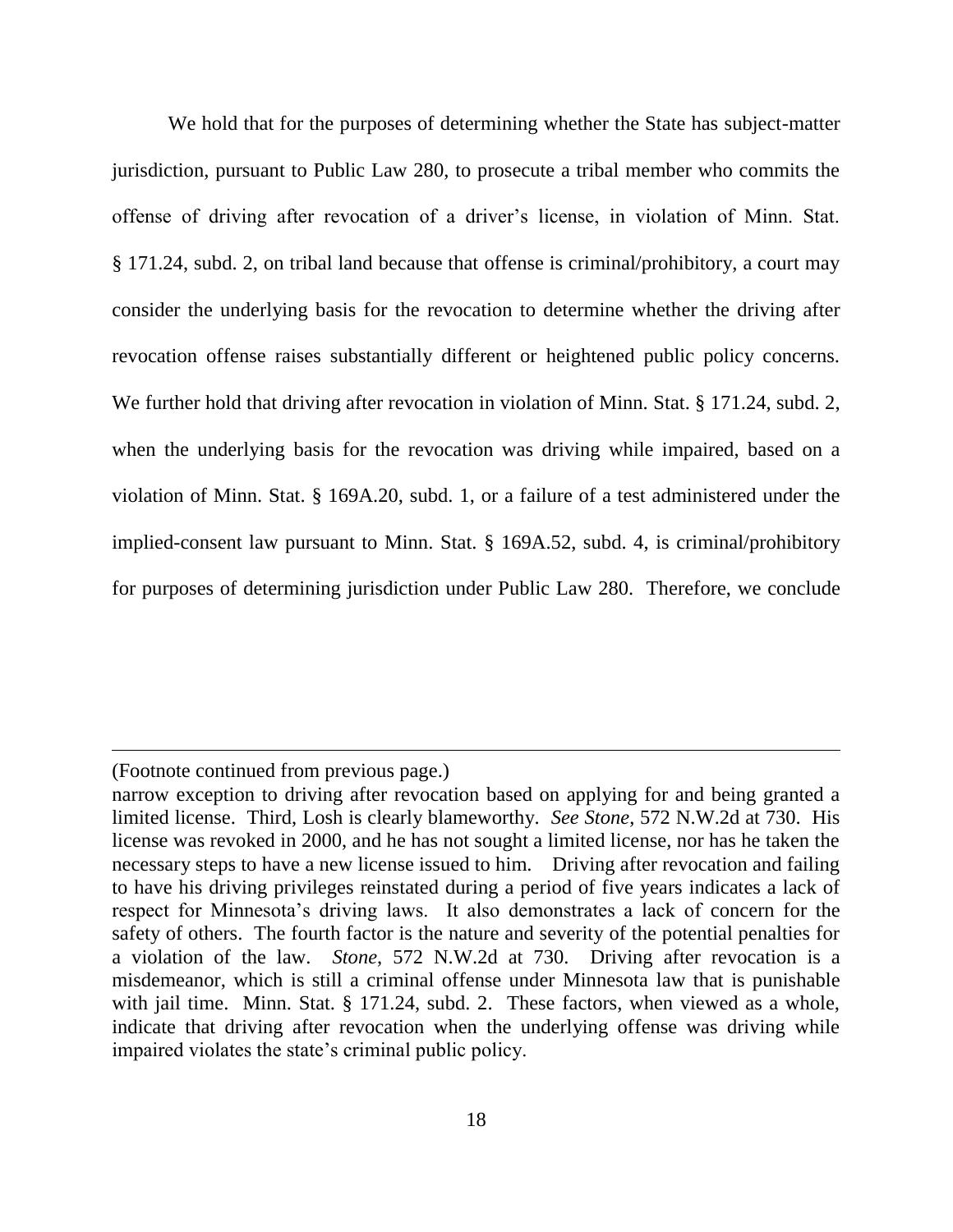that the State has subject-matter jurisdiction to enforce the driving after revocation statute against Losh.<sup>10</sup>

Affirmed.

MAGNUSON, C.J., not having been a member of this court at the time of the argument and submission, took no part in the consideration or decision of this case.

 $10<sup>10</sup>$ Because we conclude that Public Law 280 expressly grants the State subjectmatter jurisdiction over Losh's criminal/prohibitory offense, we do not reach the parties' arguments regarding whether "exceptional circumstances" justify state jurisdiction, or whether the State has subject-matter jurisdiction to prosecute the member of a tribal consortium, such as the MCT, for offenses committed on the reservation of another band within that consortium.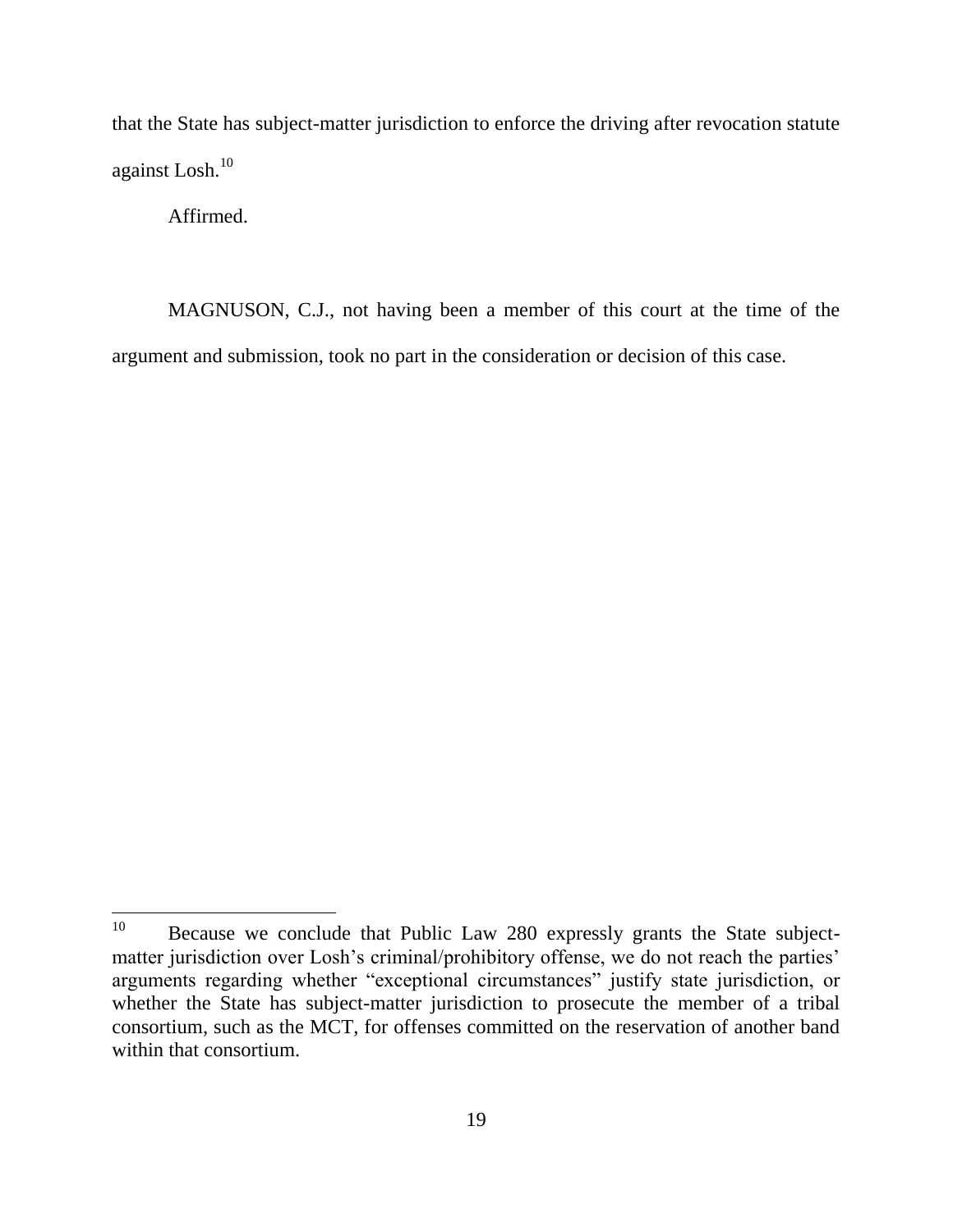#### D I S S E N T

MEYER, Justice (dissenting).

 $\overline{a}$ 

I respectfully dissent. The majority today effectively overrules this court"s recent precedent in *State v. Johnson*, 598 N.W.2d 680 (Minn. 1999). We held in *Johnson* that driving after revocation in violation of Minn. Stat. § 171.24, subd. 2 (2006), is a "civil/regulatory traffic violation as to which the court has no jurisdiction when committed by tribal members on tribal land." *Johnson*, 598 N.W.2d at 684. I would follow this holding and conclude that Losh's driving after revocation offense was civil/regulatory, rather than criminal/prohibitory.<sup>1</sup>

Under the authority of Public Law 280 and the United States Supreme Court's decision in *California v. Cabazon Band of Indians*, 480 U.S. 202 (1987), only criminal laws can be enforced against tribal members on tribal land. *See State v. Stone*, 572 N.W.2d 725, 728-31 (Minn. 1997). In *Stone* this court laid out a two-step approach for distinguishing between criminal and civil/regulatory state laws, based on the intent of the law. *Id*. at 730. First, a court must determine the focus of the analysis: the broad conduct will be the focus unless the narrow conduct presents "substantially different or heightened public policy concerns," in which case the narrow conduct will be analyzed. *Id*. The second step is to apply the *Cabazon* test: if the conduct is generally permitted,

<sup>1</sup> This would require a further decision as to whether state courts may nevertheless exert subject matter jurisdiction because Losh is not a member of the Leech Lake Band on whose reservation he was stopped, or because "exceptional circumstances" call for it. (Losh is a member of the Mille Lacs Band of the Minnesota Chippewa Tribe, which also includes the Leech Lake Band.)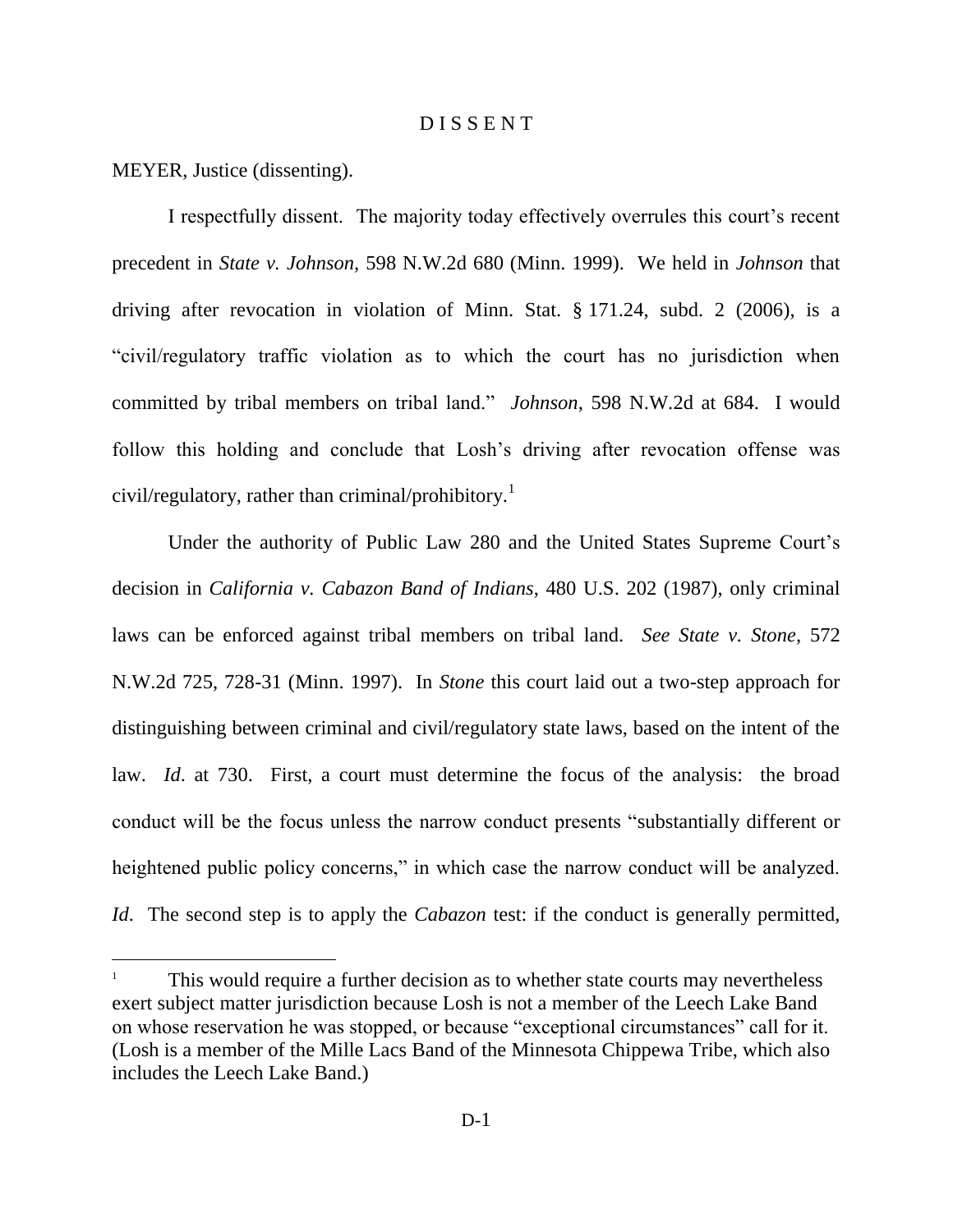subject to exceptions, the law is civil/regulatory, whereas if the conduct is generally prohibited, the law is criminal/prohibitory. *Id*. In close cases, the "shorthand public policy test" provides that the law is criminal/prohibitory if the conduct violates the state"s public criminal policy, which "seeks to protect society from serious breaches in the social fabric which threaten grave harm to persons or property." *Id*.

In *Johnson*, this court was called upon to determine the status of the requirement in Minn. Stat. § 169.791 (2006) that a driver produce proof of insurance, and of the prohibition in Minn. Stat. § 171.24, subd. 2 (2006), of driving after revocation of a driver"s license. 598 N.W.2d at 681. One of the two tribal members whose cases were consolidated in *Johnson* had her driver"s license revoked for failure to provide proof of insurance, and the other was cited for failure to produce proof of insurance after a minor traffic accident. *Id*. at 681-82. Applying *Stone*, this court considered the two laws separately, and concluded that both were civil/regulatory. *Id*. at 683-84. We declined to consider the offense that led to revocation, as it carried its own sanction. *Id*. at 684. We noted that in *Stone* we had held that driving without a valid license raised no policy concerns that were substantially different from the general policy concern for public safety. We concluded in *Johnson* that it would be inconsistent to find "heightened public policy" concerns for driving after revocation inasmuch as a tribal member is not required to have a driver"s license at all to drive on the reservation. *Id*. We thus held that "driving after revocation in violation of Minn. Stat. § 171.24, subd. 2, is . . . a civil/regulatory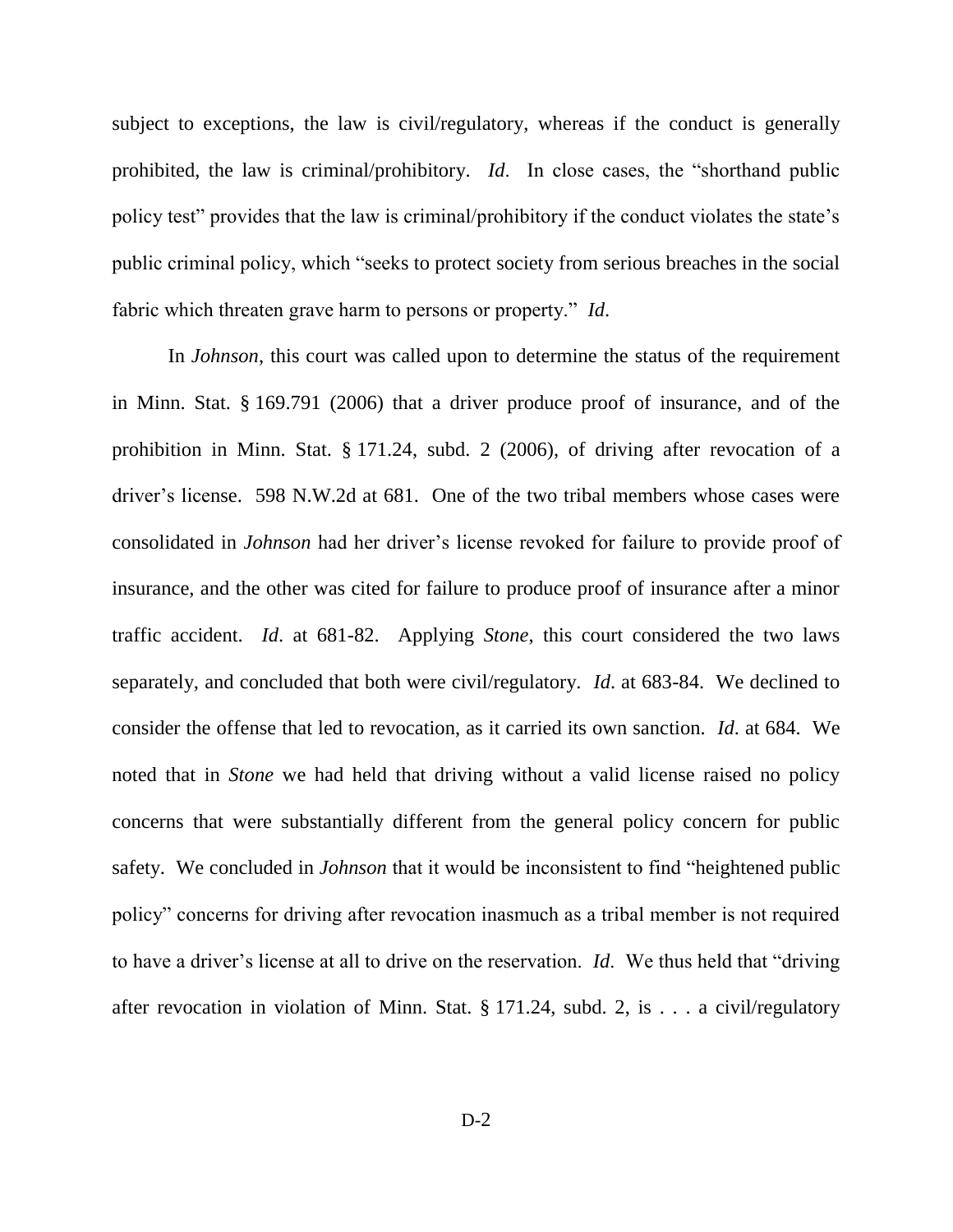traffic violation as to which the court has no jurisdiction when committed by tribal members on tribal land." *Id*.

In this case, Losh was found guilty of the same offense as was at issue in *Johnson*, driving after revocation in violation of Minn. Stat. § 171.24, subd. 2. Our holding in *Johnson* should thus compel a holding here that the charged offense is civil/regulatory. "The doctrine of stare decisis directs that we adhere to former decisions in order that there might be stability in the law." *Woodhall v. State*, 738 N.W.2d 357, 363 (Minn. 2007) (quoting *Oanes v. Allstate Ins. Co.*, 617 N.W.2d 401, 406 (Minn. 2000)). Although we can depart from our own precedent when there are compelling reasons to do so, this case offers no such reason.

The majority attempts to distinguish *Johnson* on the basis that Losh"s driving privileges were revoked under the implied-consent laws for operating a vehicle with a blood-alcohol concentration of 0.15. The majority relies on our decision in *State v. Busse*, 644 N.W.2d 79 (2002), in which we concluded in the first step of our analysis that heightened safety concerns were presented by the offense of driving after cancellation based on the driver being inimical to public safety, and at the second step that Minn. Stat. § 171.24, subd. 5 (2006), is criminal/prohibitory. Although it is true that *Busse* limits *Johnson* to some extent, *Busse* took care to distinguish *Johnson*, not to overrule it. *Busse*, 644 N.W.2d at 87. As a result, *Johnson* should still have some applicability. Under the majority"s holding today, it is difficult to discern what exceedingly narrow fact pattern might be deemed appropriate for applying *Johnson*"s rule.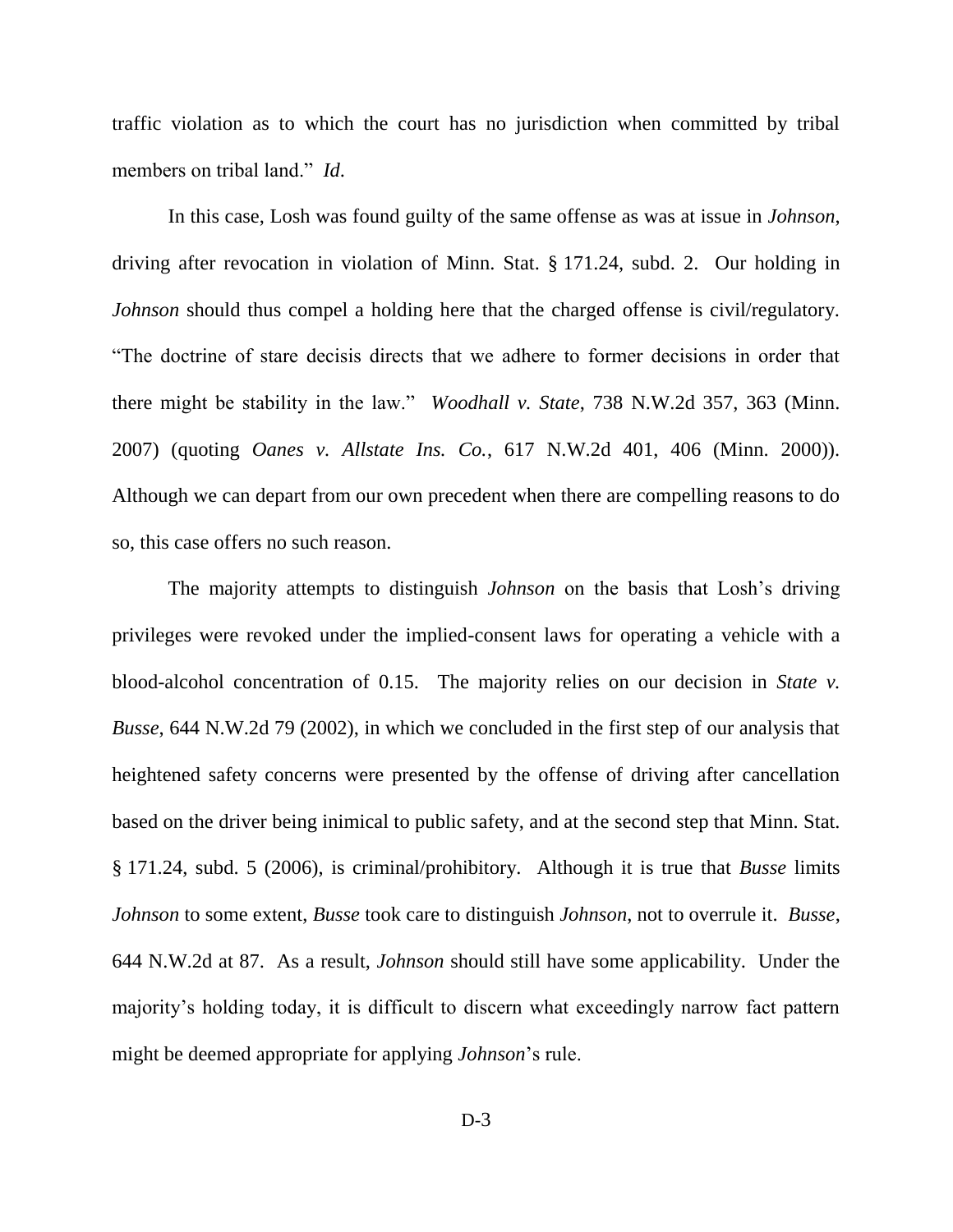Under the particular facts of *Busse*, we determined that we could consider at the first step of our *Stone* analysis the underlying offense that resulted in the cancellation, *Busse*, 644 N.W.2d at 84, despite our explicit concern in *Johnson* that by doing so, "the offender could be subject to being sanctioned twice for the prior offense," *Johnson*, 598 N.W.2d at 684. We did not, however, determine that considering the underlying offense was permissible in all situations. Rather, we relied on *Stone*, where we explicitly rejected the parties" opposing arguments that we adopt a single focus, for one side broad, for the other narrow, on the conduct at issue:

[A] rigid application of either approach fails to yield a workable standard. If the broad conduct of driving is analyzed without any consideration of the nature of the specific traffic statutes, then virtually any traffic or drivingrelated statute would be considered civil, despite serious public policy concerns the specific statute may raise. Conversely, if each traffic statute is analyzed individually to determine if the narrow conduct is generally prohibited or permitted, practically every discrete aspect of a traffic law could be classified as criminal for the purposes of Public Law 280. Fortunately, *Cabazon* does not require this court to adopt either of these approaches.

*Stone*, 572 N.W.2d at 729-30. Clearly our precedent in *Stone* does not call for systematic adoption of the narrow focus that necessarily occurs when we consider the underlying offense. Although in *Busse* we concluded that looking at the underlying basis for the cancellation was not prohibited, we did not announce a rule requiring consideration of the underlying basis for the cancellation. Rather, we kept our focus on "whether the specific offense reflects heightened public policy concerns." *Busse*, 644 N.W.2d at 84. The specific offense in *Busse*, driving after cancellation as inimical to public safety, is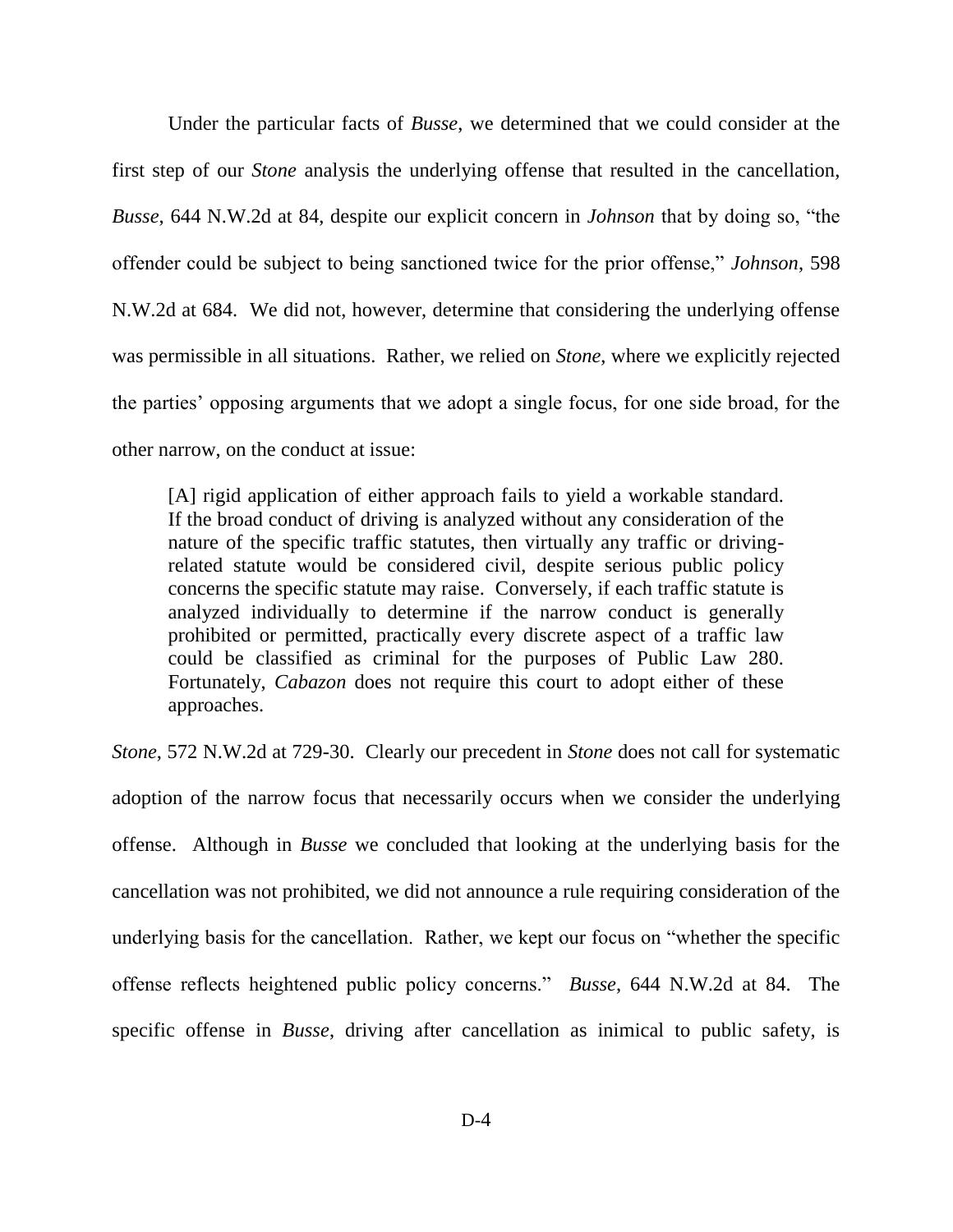"inextricably linked to multiple driving under the influence convictions," *id*. at 87,

because the statute provides:

A person is guilty of a gross misdemeanor if:

(1) the person"s driver"s license or driving privilege has been canceled or denied under section 171.04, subdivision 1, clause (10);

(2) the person has been given notice of or reasonably should know of the cancellation or denial; and

(3) the person disobeys the order by operating in this state any motor vehicle, the operation of which requires a driver"s license, while the person"s license or privilege is canceled or denied.

Minn. Stat. § 171.24, subd. 5. We insisted in *Busse* on the fact that there is only one

reason for which the driver"s license would be canceled because allowing the person to

drive would be "inimical to public safety or welfare" under section 171.04, subdivision

1, clause (10), and that reason is multiple convictions for driving under the influence:

The legislature has provided that the commissioner shall revoke the license and deny or cancel a license as inimical to public safety of a person who has either (a) three driving under the influence convictions in five years or (b) four or more convictions in a lifetime. . . . By rule there are only three circumstances under which licenses are canceled. . . . All three relate to multiple alcohol or controlled substance violations and the commissioner is not allowed any discretion in the cancellation or denial. . . . Thus, cancellation as inimical to public safety necessarily requires multiple driving under the influence convictions.

*Busse*, 644 N.W.2d at 83-84 (citations omitted). We insisted several more times on the fact that the underlying offense was necessarily included in the offense of driving after cancellation as inimical to public safety. *Id*. at 85-87. The difference between *Busse*, where we considered the underlying offense, and *Johnson*, where we did not, lies in the fact that in *Busse* the statute included a reference to the reason for which the driver's license was cancelled.